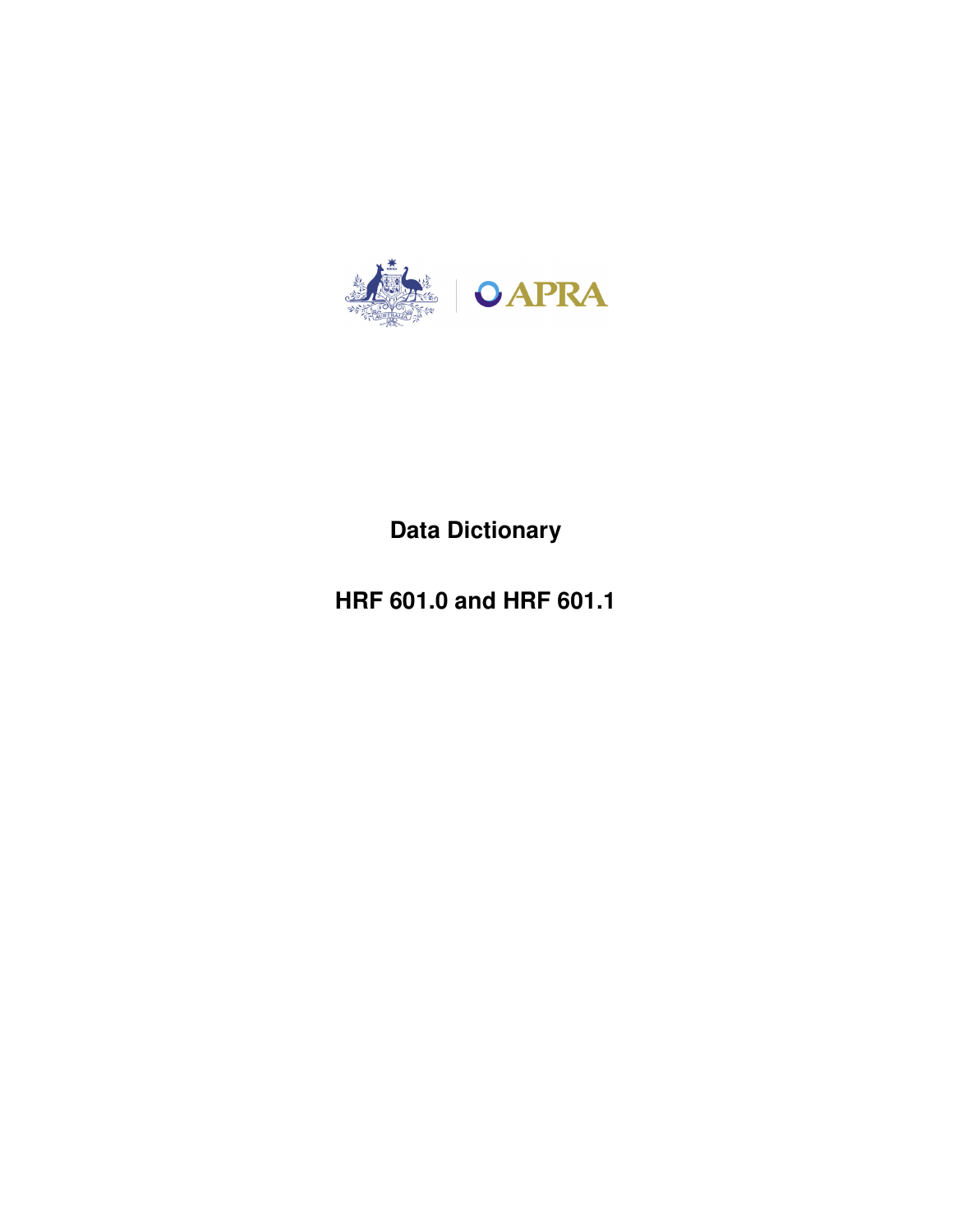#### **Copyright**

© Australian Prudential Regulation Authority (APRA)

This work is licensed under the Creative Commons Attribution 3.0 Australia Licence (CCBY 3.0).  $\left[\frac{c}{c}\right]$   $\frac{F}{c}$  This licence allows you to copy, distribute and adapt this work, provided you attribute the work and do not suggest that APRA endorses you or your work. To view a full copy of the terms of this licence, visit: www.creativecommons.org/licenses/by/3.0/au/

#### **Disclaimer**

While APRA endeavours to ensure the quality of this publication, APRA does not accept any responsibility for the accuracy, completeness or currency of the material included in this publication, and will not be liable for any loss or damage arising out of any use of, or reliance on, this publication.

#### **Enquiries**

For more information about the statistics in this publication: statistics@apra.gov.au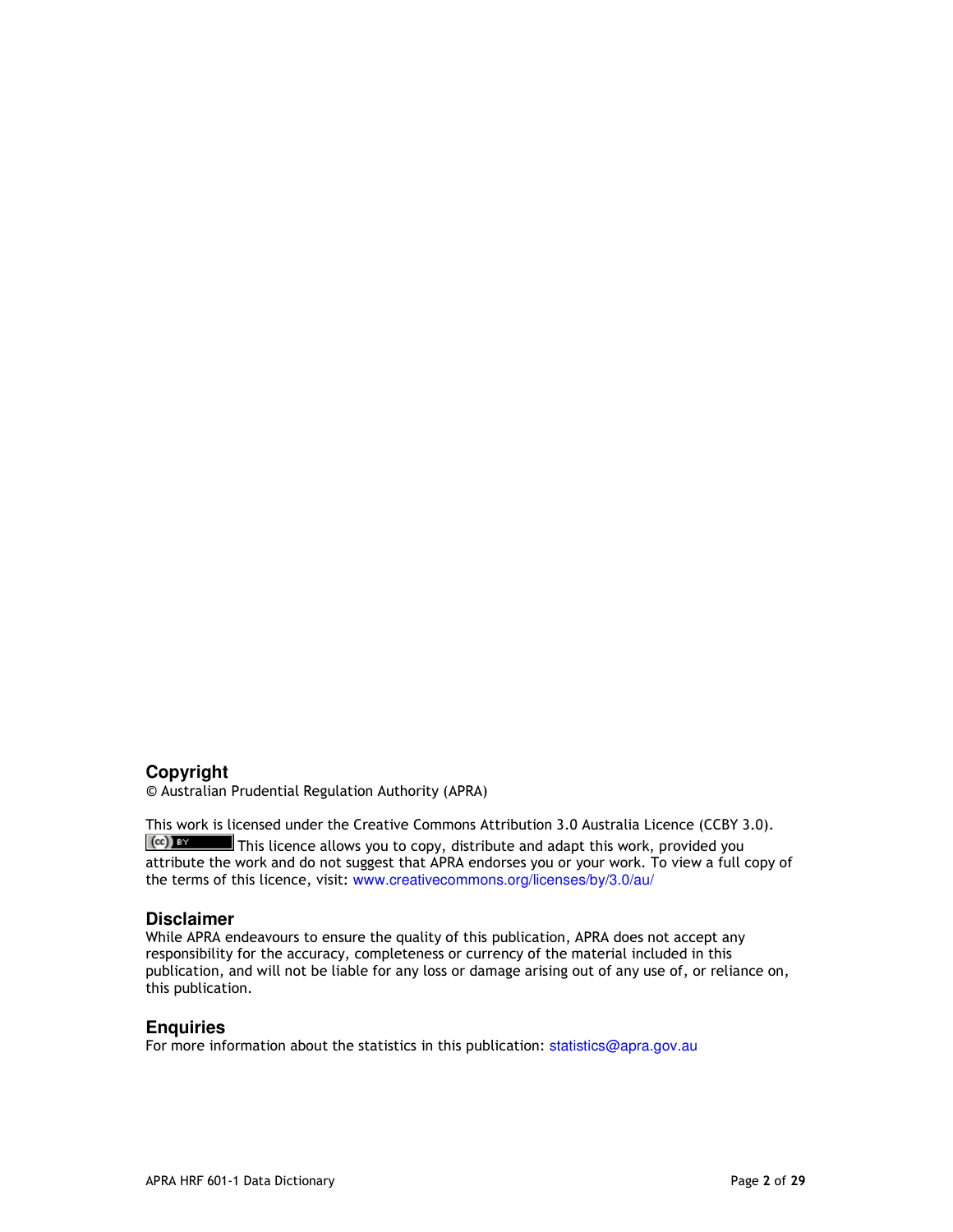## **Contents**

| 4            |                                                                  |    |
|--------------|------------------------------------------------------------------|----|
| Part 1       |                                                                  | 4  |
|              |                                                                  | 6  |
|              |                                                                  | 6  |
|              |                                                                  | 7  |
|              |                                                                  | 9  |
| Part 2       | Total benefits paid for hospital treatment and general treatment | 10 |
|              |                                                                  | 12 |
| Parts 3-6    | Collections by type of product and age category                  | 14 |
| Part 7       | Total hospital treatment policies by type of cover               | 15 |
| Part 8       | Benefits paid for chronic disease management programs            | 16 |
|              |                                                                  | 17 |
| Part 9       |                                                                  | 19 |
|              | General treatment categories (template headings)                 | 20 |
| Part 10      |                                                                  | 22 |
| Part 11      | Total hospital treatment services statistics                     | 23 |
| <b>Index</b> |                                                                  | 25 |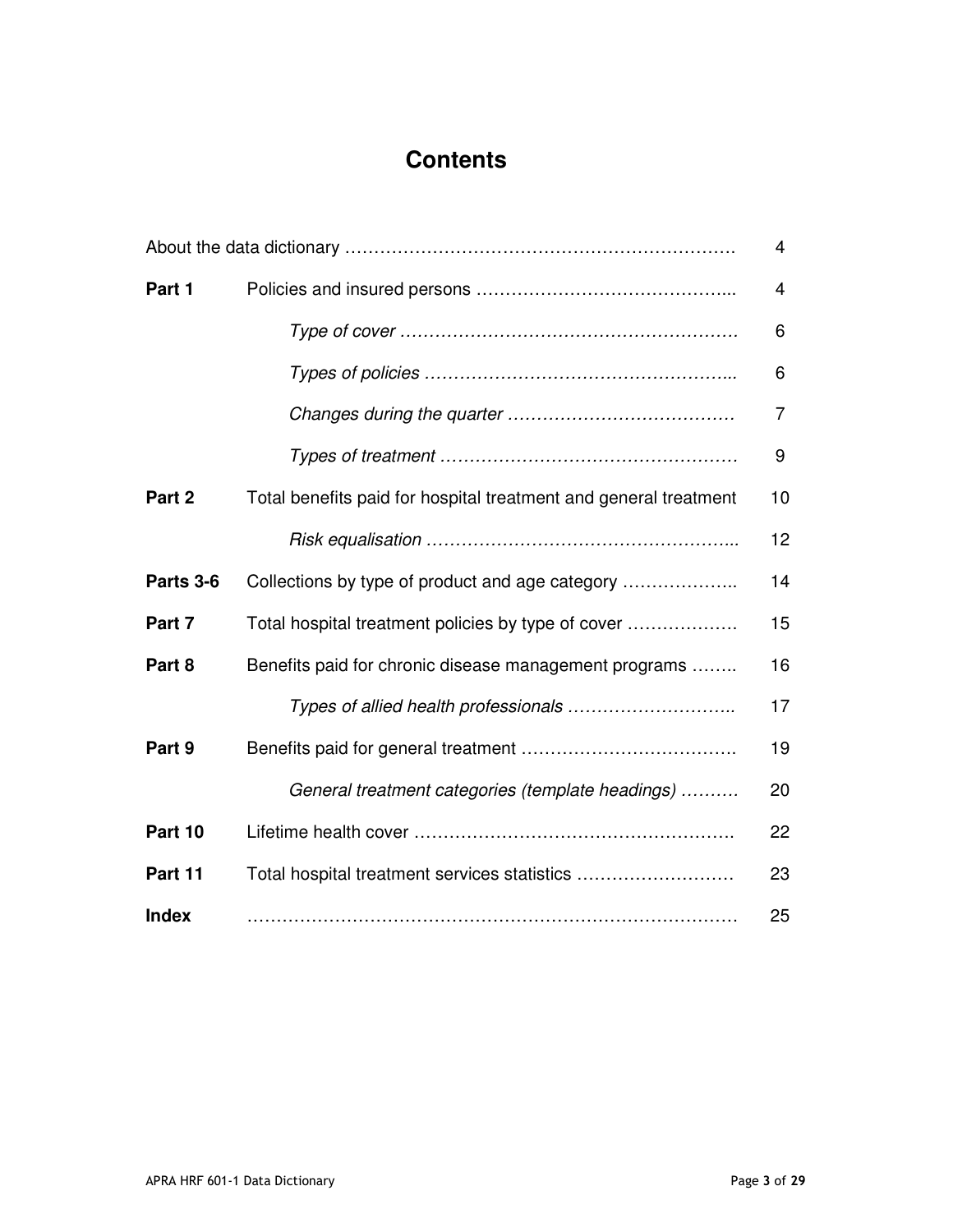### **About the Data Dictionary**

This dictionary is a compilation of definitions for terms used or associated with HRF 601.0 and HRF 601.1 Quarterly data collection in the order in which they appear in the template.

All definitions that come from current legislation are cited underneath.

Current legislation includes:

- ◇ *Private Health Insurance Act 2007*
- ◇ *Private Health Insurance (Health Insurance Business) Rules 2015*
- ◇ *Private Health Insurance (Risk Equalisation Policy) Rules 2015*
- ◇ *Private Health Insurance (Risk Equalisation Administration) Rules 2015*
- ◇ *Health Insurance Act 1973*

Terms in the leftmost column show the correct style of use for these terms.

All defined terms are listed in the index on page 25.

### **Part 1 – Policies and insured**

| adult                    | Means a person who is not a dependent child.                                                                                                                                                                                                                                      |
|--------------------------|-----------------------------------------------------------------------------------------------------------------------------------------------------------------------------------------------------------------------------------------------------------------------------------|
|                          | (Schedule 1, Private Health Insurance Act 2007)                                                                                                                                                                                                                                   |
| cover                    | An insurance policy covers a treatment if, under the policy,<br>1.<br>the insurer undertakes liability in respect of some or all loss<br>arising out of a liability to pay fees or charges relating to the<br>provision of goods or a service that is or includes that treatment. |
|                          | An insurance policy also covers a treatment if the insurer<br>2.<br>provides an insured person, or arranges for an insured person to<br>be provided with, goods or a service that is or includes that<br>treatment.                                                               |
|                          | 3.<br>If an insurance policy covers a treatment in the way described in<br>subsection $(2)$ , this Part applies as if the provision of the goods<br>or service were a benefit provided under the policy.                                                                          |
|                          | (Division 69, Private Health Insurance Act 2007)                                                                                                                                                                                                                                  |
| coverage<br>requirements | An insurance policy meets the coverage requirements in <i>Division 69</i> , <i>Private Health Insurance Act 2007</i><br>1.<br>if:                                                                                                                                                 |
|                          | the only treatments the policy covers are:<br>a.                                                                                                                                                                                                                                  |
|                          | specified treatments that are hospital treatment; or<br>(i)                                                                                                                                                                                                                       |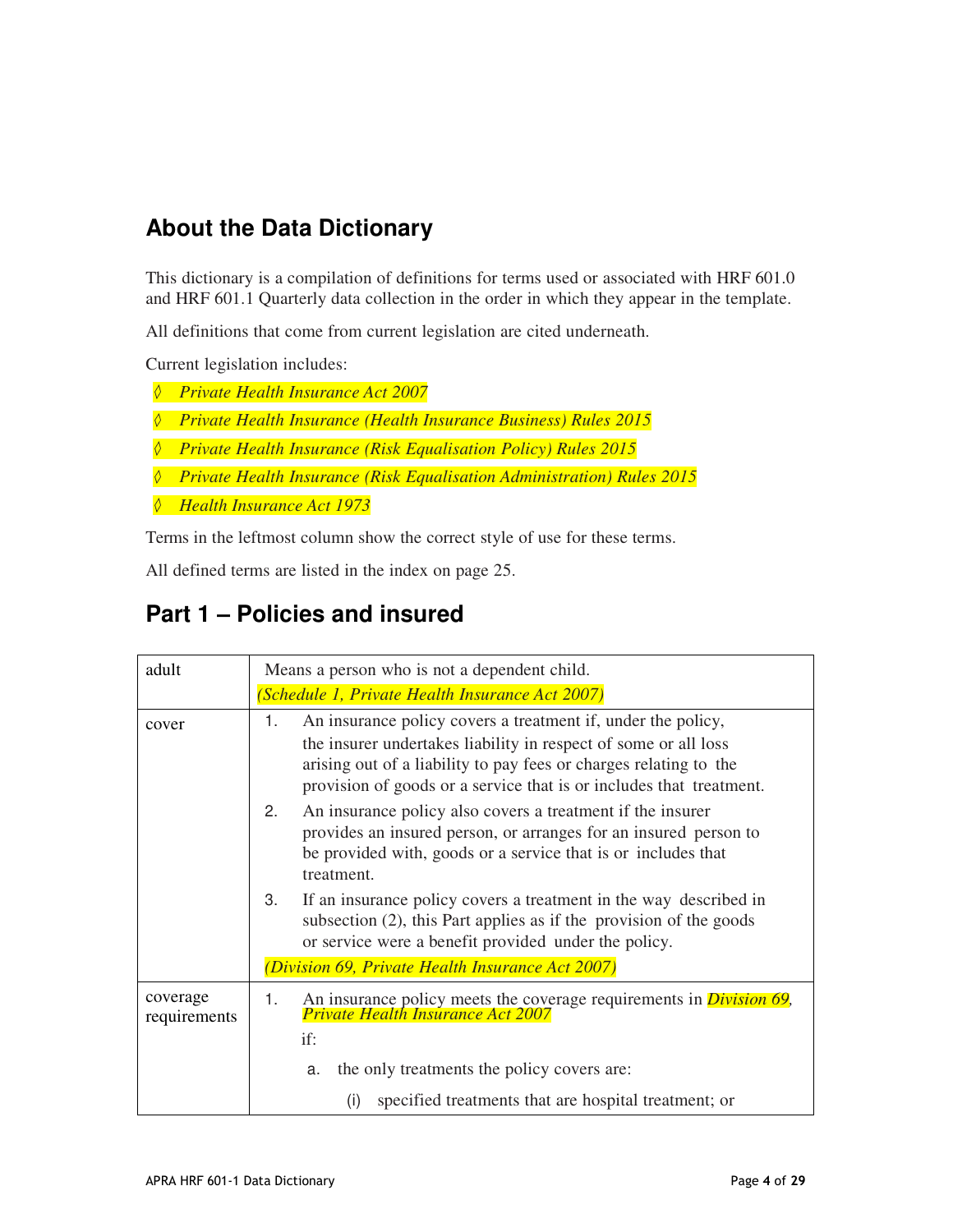|                                                  | (ii) specified treatments that are hospital treatment and<br>specified treatments that are general treatment; or                                                                                 |
|--------------------------------------------------|--------------------------------------------------------------------------------------------------------------------------------------------------------------------------------------------------|
|                                                  | (iii) specified treatments that are general treatment but none<br>that are hospital-substitute treatment; and                                                                                    |
|                                                  | if the policy provides a benefit for anything else—the<br>b.<br>provision of the benefit is authorised by the Private Health<br>Insurance (Complying Product) Rules.                             |
|                                                  | 3.<br>Despite paragraph $(1)(a)$ , the policy must also cover any<br>treatment that a policy of its kind is required by the Private<br>Health Insurance (Complying Product) Rules to cover.      |
|                                                  | 4.<br>Despite paragraph $(1)(a)$ , the policy must not cover any<br>treatment that a policy of its kind is not allowed under the<br>Private Health Insurance (Complying Product) Rules to cover. |
|                                                  | (Division 69, Private Health Insurance Act 2007)                                                                                                                                                 |
| dependent                                        | Means a person                                                                                                                                                                                   |
| child                                            | a. who is:                                                                                                                                                                                       |
|                                                  | (i) aged under $18$ : or                                                                                                                                                                         |
|                                                  | (ii) a dependent child under the rules of the insurer that insures the                                                                                                                           |
|                                                  | person; and                                                                                                                                                                                      |
|                                                  | b. who is not aged 25 or over; and                                                                                                                                                               |
|                                                  | c. who does not have a partner.                                                                                                                                                                  |
|                                                  | (Schedule 1, Private Health Insurance Act 2007)                                                                                                                                                  |
| holder (of an<br>insurance<br>policy)            | Means a person who is insured under the policy and who is not a<br>dependent child.                                                                                                              |
|                                                  | (Schedule 1, Private Health Insurance Act 2007)                                                                                                                                                  |
| insured<br>persons                               | All persons covered by health insurance policies.                                                                                                                                                |
| Policy<br>holder,<br>Policies,<br>policies (of a | Means a holder of a policy that is referable to the fund.                                                                                                                                        |
|                                                  | (Schedule 1, Private Health Insurance Act 2007)                                                                                                                                                  |
|                                                  |                                                                                                                                                                                                  |
| health<br>benefits                               |                                                                                                                                                                                                  |
| fund)                                            |                                                                                                                                                                                                  |
| private<br>health<br>insurance<br>policy         | Means an insurance policy that covers hospital treatment or                                                                                                                                      |
|                                                  | general treatment or both (whether or not it also covers any<br>other treatment or provides a benefit for anything else).                                                                        |
|                                                  | (Schedule 1, Private Health Insurance Act 2007)                                                                                                                                                  |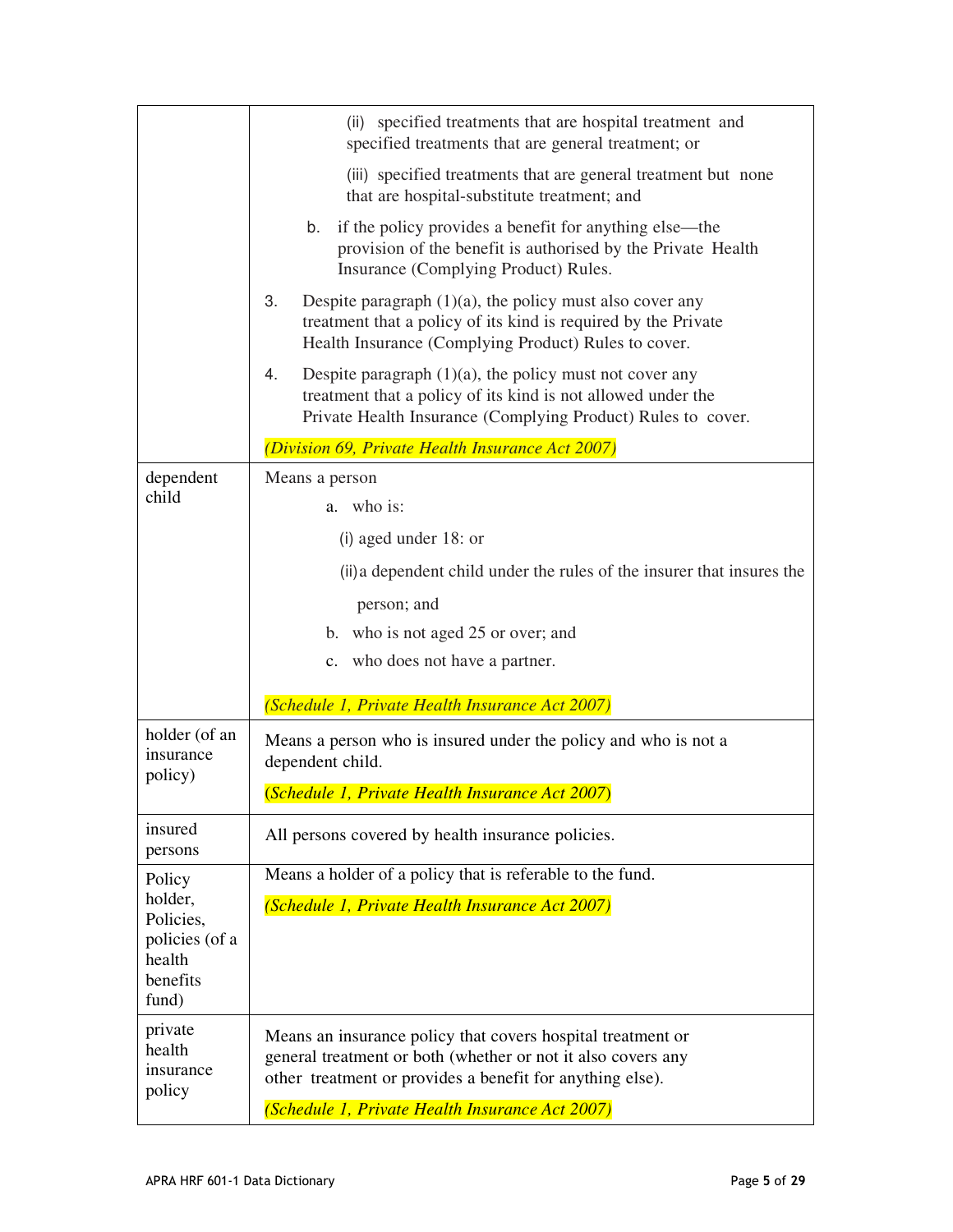| Single<br>equivalent<br>units<br>SEU/s) | Single equivalent units (SEUs) are used as a standard measure of<br>the different categories of policies. The Single equivalent units for<br>each category of policy are: |
|-----------------------------------------|---------------------------------------------------------------------------------------------------------------------------------------------------------------------------|
|                                         | $(a)$ Single                                                                                                                                                              |
|                                         | (b) Couple                                                                                                                                                                |
|                                         | (c) $2+$ persons no adults                                                                                                                                                |
|                                         | (d) Single parent                                                                                                                                                         |
|                                         | (e) Family                                                                                                                                                                |
|                                         | $(f)$ 3+ adults                                                                                                                                                           |
|                                         | (Sub rule 4 of the <i>Private Health Insurance (Risk Equalisation</i> )<br>Policy) Rules 2015                                                                             |
|                                         | SEUs are calculated as $([Single] + [2 + Persons$ no adults $] +$<br>[Single parent]) + 2 x ([Couple] + [Family] + [3+ Adults])                                           |
|                                         | <b>Types of cover</b>                                                                                                                                                     |

All definitions are taken from Sub rule 4(2) of the *Private Health Insurance (Risk Equalisation Policy) Rules 2015* 

| $2 + persons$ ,<br>no adults    | A hospital policy under which 2 or more people are insured, none of whom is<br>an adult.                                                                                                                                                                                                                                                                                                                                                                                                                                                                                                                          |
|---------------------------------|-------------------------------------------------------------------------------------------------------------------------------------------------------------------------------------------------------------------------------------------------------------------------------------------------------------------------------------------------------------------------------------------------------------------------------------------------------------------------------------------------------------------------------------------------------------------------------------------------------------------|
| $3 + adults$                    | A hospital policy under which 3 or more people are insured, at least 3 of<br>whom are adults.                                                                                                                                                                                                                                                                                                                                                                                                                                                                                                                     |
| couple                          | A hospital policy under which 2 adults are insured (and no-one else).                                                                                                                                                                                                                                                                                                                                                                                                                                                                                                                                             |
| family                          | A hospital policy under which 3 or more people are insured, only 2 of whom<br>are adults.                                                                                                                                                                                                                                                                                                                                                                                                                                                                                                                         |
| single                          | A hospital policy under which only one person is insured.                                                                                                                                                                                                                                                                                                                                                                                                                                                                                                                                                         |
| single parent                   | A hospital policy under which 2 or more people are insured, only one of<br>whom is an adult.                                                                                                                                                                                                                                                                                                                                                                                                                                                                                                                      |
|                                 | <b>Types of policies</b>                                                                                                                                                                                                                                                                                                                                                                                                                                                                                                                                                                                          |
| Excess $&$<br>$Co-$<br>payments | Means an amount of money a policy holder agrees to pay<br>before private health insurance benefits are payable. A co-<br>payment could apply every time a person insured under the<br>policy goes to hospital in a year, or an excess may be capped at<br>a total amount for the year. The terms "Excess" and "Co-<br>payments" are sometimes referred to as "Front-end<br>Deductibles" and are similar in meaning.<br>For taxation purposes those taxpayers who would be subject to<br>the Medicare Levy Surcharge are exempted if they have a<br>hospital treatment policy with an excess no greater than \$400 |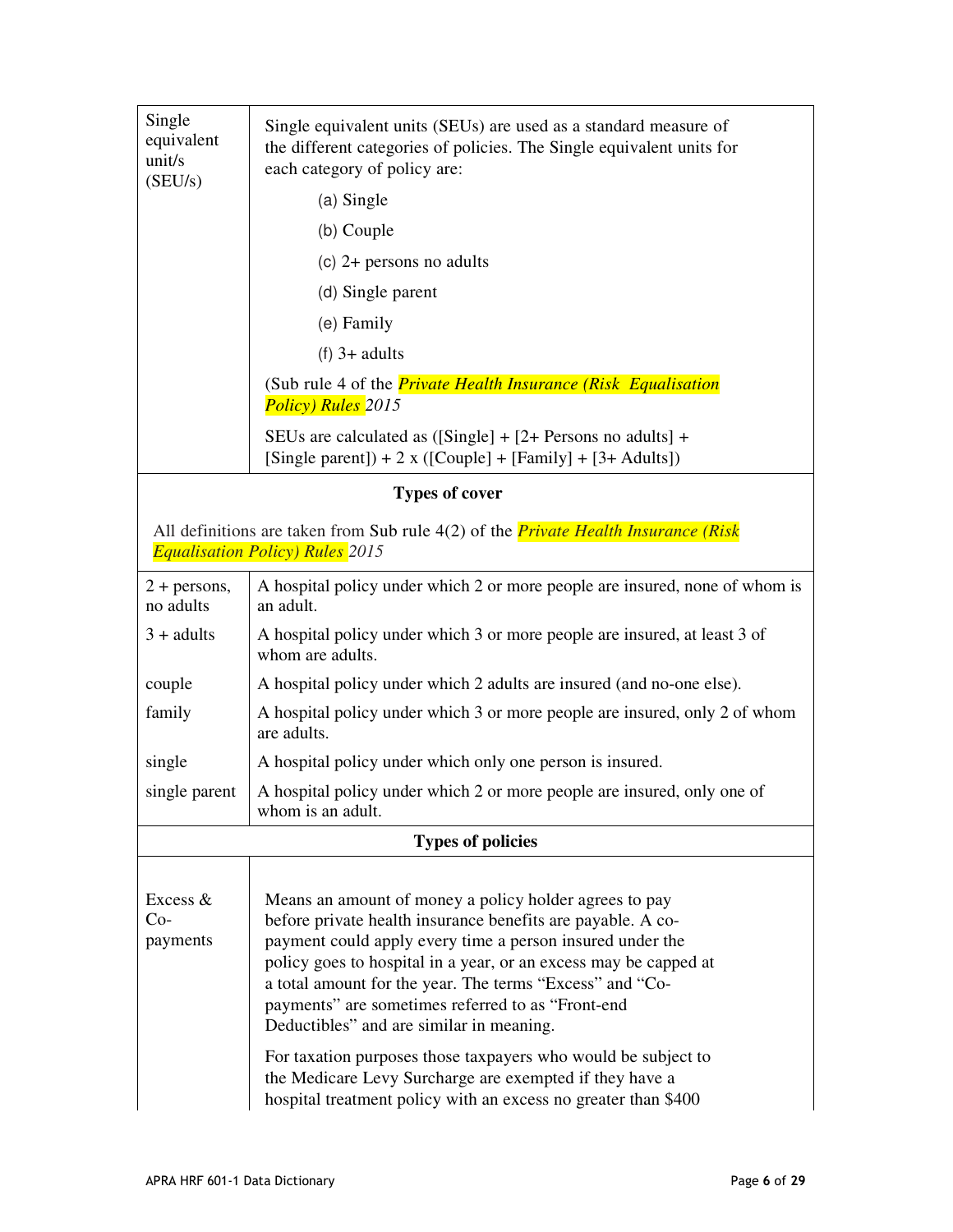|                                                            | for a policy covering a single person or an excess no greater<br>than \$1,000 for a policy covering more than one person.                                                                                                                                                                                                                                                                                                                                                      |
|------------------------------------------------------------|--------------------------------------------------------------------------------------------------------------------------------------------------------------------------------------------------------------------------------------------------------------------------------------------------------------------------------------------------------------------------------------------------------------------------------------------------------------------------------|
|                                                            | Excess & Co-payments Policies- includes all policy holders<br>who contribute to hospital treatment policies under which an<br>agreed, excess, amount is paid by the policy holder for hospital<br>treatment and/or general treatment services, reducing the<br>benefit otherwise payable in exchange for lower premium costs.                                                                                                                                                  |
|                                                            | Note: these can be combined with exclusionary policies.                                                                                                                                                                                                                                                                                                                                                                                                                        |
| Excess (also<br>referred to as<br>front-end<br>deductible) | An excess is an amount of money a policy holder agrees to pay for a<br>hospital stay before health fund benefits are payable. For example, if a<br>policy has an excess of \$200, the insured person will be required to pay the<br>first \$200 of the hospital costs if they go to hospital as a private patient. An<br>excess could apply every time the insured person goes to hospital in a year,<br>or it may be capped at a total amount that will be paid in each year. |
| co-payment                                                 | With a co-payment, a policy holder agrees to pay an agreed amount each<br>time a service is provided. For example, a policy may have a co-payment<br>clause that requires payment for the first                                                                                                                                                                                                                                                                                |
|                                                            | \$50 for each day's hospital accommodation. If the policy has such a co-<br>payment and they were in hospital for 5 days, they would have to pay \$250<br>$(\$50 \times 5)$ . The total amount of co-payment that can be paid in a year is often<br>limited to a set maximum amount.                                                                                                                                                                                           |
| Exclusionary                                               | Means where the private health insurance policy features an                                                                                                                                                                                                                                                                                                                                                                                                                    |
| Policies                                                   | exclusion for a particular condition and there is no coverage at all for<br>medical treatment as a private patient in a public or private hospital or any<br>other setting for that condition. Exclusionary tables exclude payment of<br>benefits for a particular condition in all settings. (This does not refer to the<br>case where the policy only covers the medical services to a limited extent,<br>only in certain settings or only after a certain time.)            |
| No Excess &<br>No Co-<br>payment                           | Means all policies other than Excess & Co-payments Policies. The sum of<br>Excess & Co-payments and No Excess & No Co-payments policies will<br>reflect the total hospital treatment policies.                                                                                                                                                                                                                                                                                 |
| Non-<br>Exclusionary<br>Policies                           | Means the policy does not have any exclusions (see Exclusionary Policies)<br>The sum of exclusionary and non-exclusionary policies will reflect the total<br>hospital treatment policies. NB: Where a product only relates to select<br>hospitals but covers all treatment                                                                                                                                                                                                     |
|                                                            | in those hospitals the policies should be included in the non-exclusionary<br>category.                                                                                                                                                                                                                                                                                                                                                                                        |
|                                                            | <b>Errors to avoid:</b> The majority of errors for exclusionary policy holders are<br>where treatment is excluded in some, but not all, settings where the product<br>can be utilised but the policy holders are counted as exclusionary. For<br>example, if treatment is excluded in a private hospital but not excluded in a<br>public hospital the member with that product should not be counted as an                                                                     |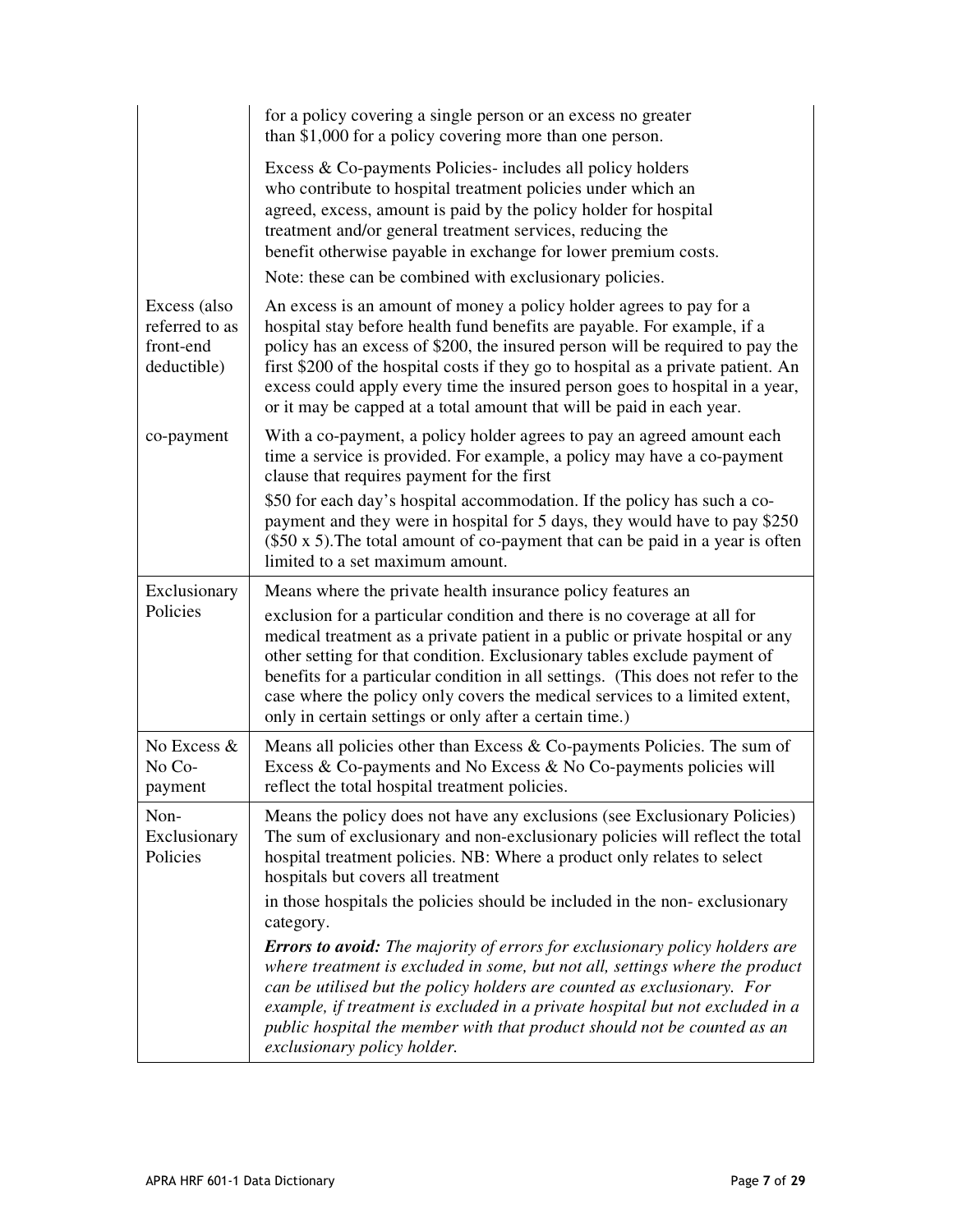| Changes during the quarter            |                                                                                                                                                                                                                                                                                                                                                                                                                                                                                                                          |
|---------------------------------------|--------------------------------------------------------------------------------------------------------------------------------------------------------------------------------------------------------------------------------------------------------------------------------------------------------------------------------------------------------------------------------------------------------------------------------------------------------------------------------------------------------------------------|
| Start of<br>quarter                   | Means the total number of policies and insured persons with<br>Hospital Treatment Only, Hospital Treatment and General Treatment or<br>General Treatment Only at the start of the quarter.                                                                                                                                                                                                                                                                                                                               |
|                                       | This figure should match end of quarter reported under the same categories<br>in the previous quarter's return.                                                                                                                                                                                                                                                                                                                                                                                                          |
|                                       | <b>Note:</b> In the first quarter of reporting (June quarter 2007) under the<br>previous Private Health Insurance legislation, introduced on 1 April 2007,<br>several funds commenced reporting in all states for the first time.<br>Previously they were reporting only in states where they had more than 500<br>SEU. For these funds, and only in the June quarter 2007, the start of<br>quarter policies and insured persons were the actual policies and insured<br>persons in each state at the end of March 2007. |
| <b>New</b><br>policies/<br>persons    | Policies and insured persons joining but not transferring from another fund.<br>This category should include:<br>New policies                                                                                                                                                                                                                                                                                                                                                                                            |
|                                       | Reinstated policies where these policies were not included in the<br>previous quarter's return because of suspension (note that if a policy<br>is both suspended and reinstated within the quarter to which this<br>return relates they should not be counted as discontinued or<br>reinstated)                                                                                                                                                                                                                          |
|                                       | Hospital Treatment Only or General Treatment Only policies who<br>take additional cover                                                                                                                                                                                                                                                                                                                                                                                                                                  |
|                                       | Insured persons with a General Treatment Only policy transferring<br>to an existing Hospital Treatment policy (an increase in insured<br>persons, not policies)                                                                                                                                                                                                                                                                                                                                                          |
|                                       | Births, or children covered under one parent's cover (increase in<br>insured persons not policies                                                                                                                                                                                                                                                                                                                                                                                                                        |
| Transferring<br>from another<br>state | Means policies and insured persons transferring from another state within<br>this fund                                                                                                                                                                                                                                                                                                                                                                                                                                   |
| Transferring<br>to another<br>state   | Means policies and insured persons transferring to another state                                                                                                                                                                                                                                                                                                                                                                                                                                                         |
| Transferring<br>from another<br>Fund  | Means policies and insured persons transferring from another fund but not<br>joining. This category should include:                                                                                                                                                                                                                                                                                                                                                                                                      |
|                                       | Policies joining as transfers from another fund                                                                                                                                                                                                                                                                                                                                                                                                                                                                          |
|                                       | Insured persons transferring from another fund to an existing policy<br>٠<br>(new insured persons, not new policies)                                                                                                                                                                                                                                                                                                                                                                                                     |
|                                       | Policies with a Hospital Treatment Only policy with your fund and<br>General Treatment Only policy with another fund who transfer the<br>General Treatment Only policy to your fund (new Hospital and<br>General Treatment policy)                                                                                                                                                                                                                                                                                       |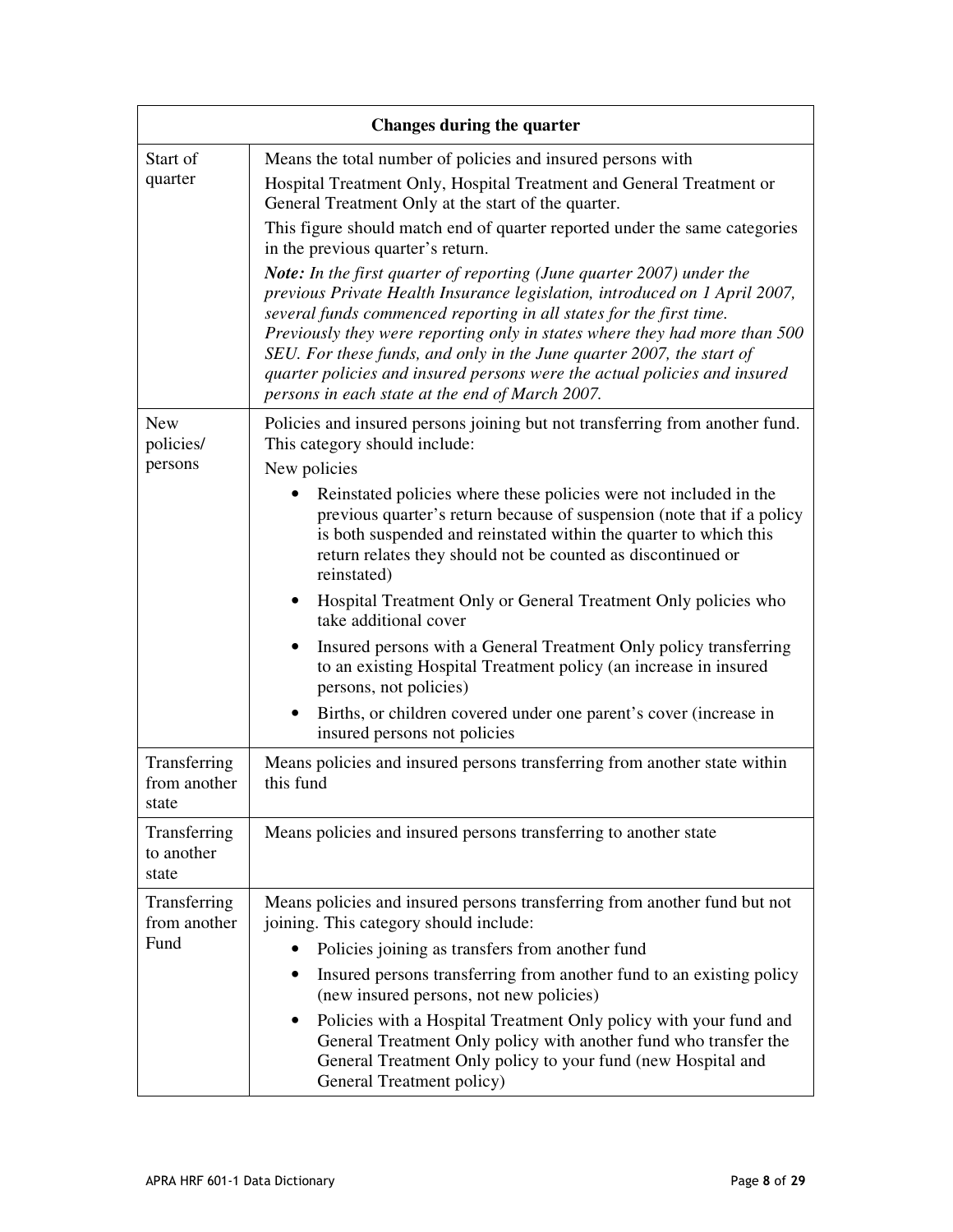| Transferring<br>to another<br>policy                  | Means policies and insured persons transferring to another policy treatment<br>type. Policy types being "Hospital Treatment Only", "Hospital Treatment<br>and General Treatment" or "General Treatment Only".                                                                                                                                                                                                                                                                                                                                                                                                                                  |
|-------------------------------------------------------|------------------------------------------------------------------------------------------------------------------------------------------------------------------------------------------------------------------------------------------------------------------------------------------------------------------------------------------------------------------------------------------------------------------------------------------------------------------------------------------------------------------------------------------------------------------------------------------------------------------------------------------------|
| Transferring<br>from another<br>policy                | Means policies and insured persons transferring from another policy<br>treatment type. Policy types being "Hospital Treatment Only", "Hospital<br>Treatment and General Treatment" or "General Treatment Only".                                                                                                                                                                                                                                                                                                                                                                                                                                |
| Discontinued                                          | Means policies and insured persons leaving. Represents the balancing item<br>for the aggregate fund coverage from one quarter to the next. Included in<br>this category is:<br>Deaths (decrease in insured persons, not necessarily policies)<br>Suspended policies, where they are not included in the coverage<br>$\bullet$<br>count for risk equalisation purposes<br>Policies with "Hospital and General Treatment" that drop "Hospital<br>$\bullet$<br>Treatment" cover or drop "General Treatment Cover"                                                                                                                                 |
| End of<br>quarter                                     | This equals:<br>policies/insured persons at start of quarter<br>plus new policies/insured persons joining<br>plus transfers from another state, fund or policy type<br>less transfers to another state or policy type<br>less discontinued coverage<br>$\bullet$                                                                                                                                                                                                                                                                                                                                                                               |
|                                                       | <b>Types of treatment</b>                                                                                                                                                                                                                                                                                                                                                                                                                                                                                                                                                                                                                      |
| Chronic<br>Disease<br>Management<br>Program<br>(CDMP) | See Page 16                                                                                                                                                                                                                                                                                                                                                                                                                                                                                                                                                                                                                                    |
| Hospital<br>treatment                                 | Meaning of hospital treatment<br>Hospital treatment is treatment (including the provision of goods)<br>1.<br>and services) that:<br>is intended to manage a disease, injury or condition; and<br>a.<br>is provided to a person:<br>b.<br>(i) by a person who is authorised by a hospital to<br>provide the treatment; or<br>(ii) under the management or control of such a person;<br>either:<br>C.<br>(i) is provided at a hospital; or<br>(ii) is provided, or arranged, with the direct involvement of a<br>hospital.<br>(Division 121, Private Health Insurance Act 2007 but subject to 121-<br>15)<br>Definition for Hospital see page 12 |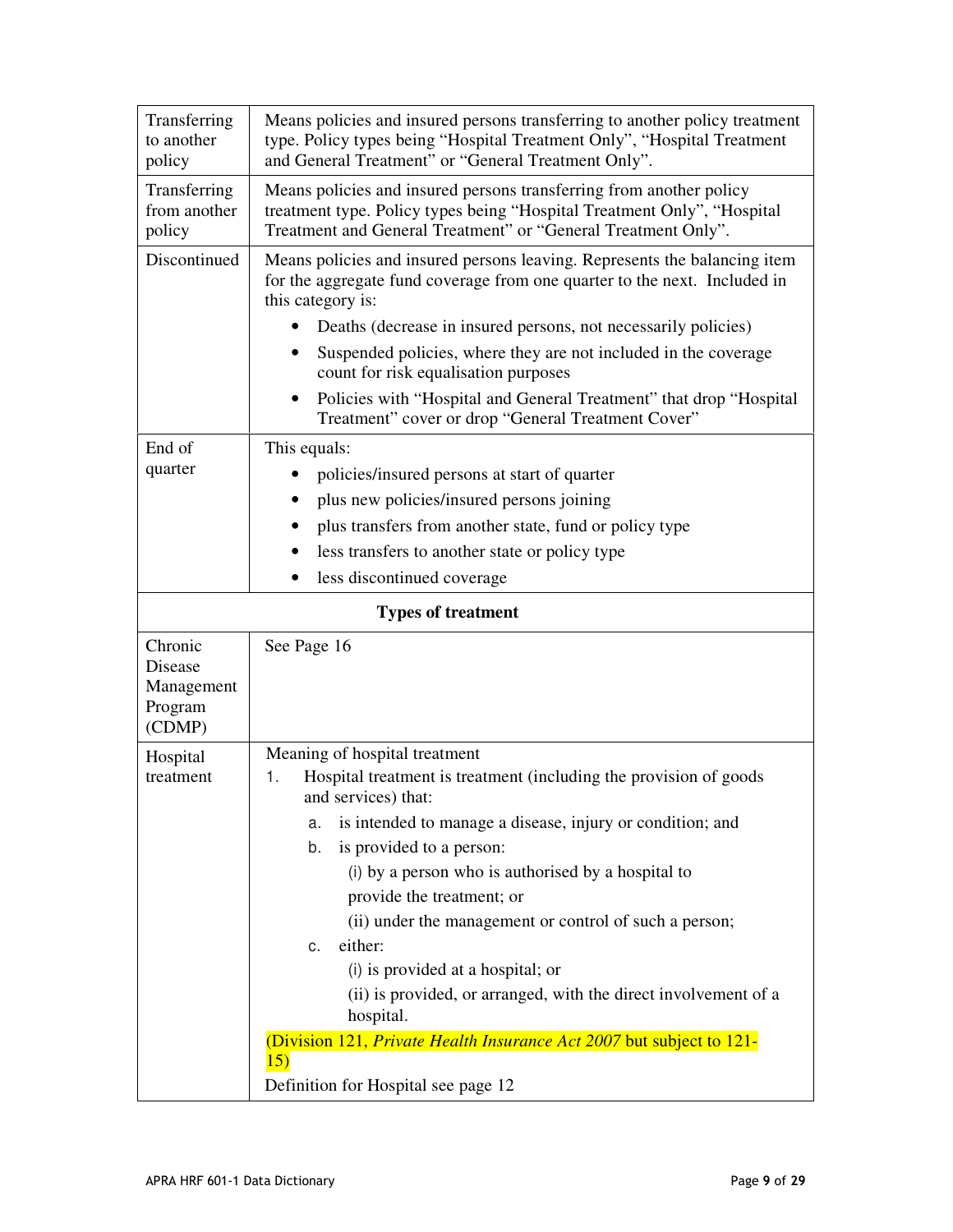| Hospital-<br>substitute<br>treatment               | Means general treatment that:<br>substitutes for an episode of hospital treatment; and<br>a.<br>is any of, or any combination of, nursing, medical, surgical,<br>b.<br>podiatric surgical, diagnostic, therapeutic, prosthetic,<br>pharmacological, pathology or other services or goods intended to<br>manage a disease, injury or condition; and<br>is not specified in the Private Health Insurance (Complying<br>C.<br>Product) Rules as a treatment that is excluded from this definition.<br>(Division 69, Private Health Insurance Act 2007) |
|----------------------------------------------------|-----------------------------------------------------------------------------------------------------------------------------------------------------------------------------------------------------------------------------------------------------------------------------------------------------------------------------------------------------------------------------------------------------------------------------------------------------------------------------------------------------------------------------------------------------|
|                                                    | <b>Note:</b> In the Act the Coverage Requirements do not permit a general<br>treatment policy only to include hospital-substitute treatment. Policies<br>that include hospital-substitute treatment must also include hospital<br>treatment.                                                                                                                                                                                                                                                                                                        |
| General<br>Treatment                               | See page 19                                                                                                                                                                                                                                                                                                                                                                                                                                                                                                                                         |
| General<br>Treatment<br>only policies              | Means policies that cover specified treatments that are general treatment but<br>none that are hospital or hospital-substitute treatment.<br>General Treatment Ambulance Only is included in Total General Treatment<br>Only                                                                                                                                                                                                                                                                                                                        |
| General<br>Treatment<br>Ambulance<br>only policies | Means policies that cover ambulance services but does not cover any other<br>hospital or general treatment.<br>A subset of General Treatment Only Policies, covering only ambulance<br>services. Ambulance services associated with the provision of treatment to<br>an insured person are specified as included in General Treatment for the<br>purposes of subsection 121-10 (2) of the Act.                                                                                                                                                      |
| Hospital<br>Treatment<br><b>Only Policies</b>      | Means policies that specify only treatments that are hospital treatment.                                                                                                                                                                                                                                                                                                                                                                                                                                                                            |
| Hospital and<br>general<br>treatment<br>combined   | Means policies that specify treatments that are hospital treatment and<br>specify treatments that are general treatment                                                                                                                                                                                                                                                                                                                                                                                                                             |

# **Part 2 – Total benefits paid - hospital and general treatment**

| episode/s | Means for a particular type of treatment or place where the treatment was<br>provided:                                                                                                                   |
|-----------|----------------------------------------------------------------------------------------------------------------------------------------------------------------------------------------------------------|
|           | a) for hospital treatment provided at a hospital, the period between the<br>insured person's admission to the hospital and discharge from that<br>hospital, including leave periods, is one episode; and |
|           | for:                                                                                                                                                                                                     |
|           | hospital-substitute treatment; and<br>(i)                                                                                                                                                                |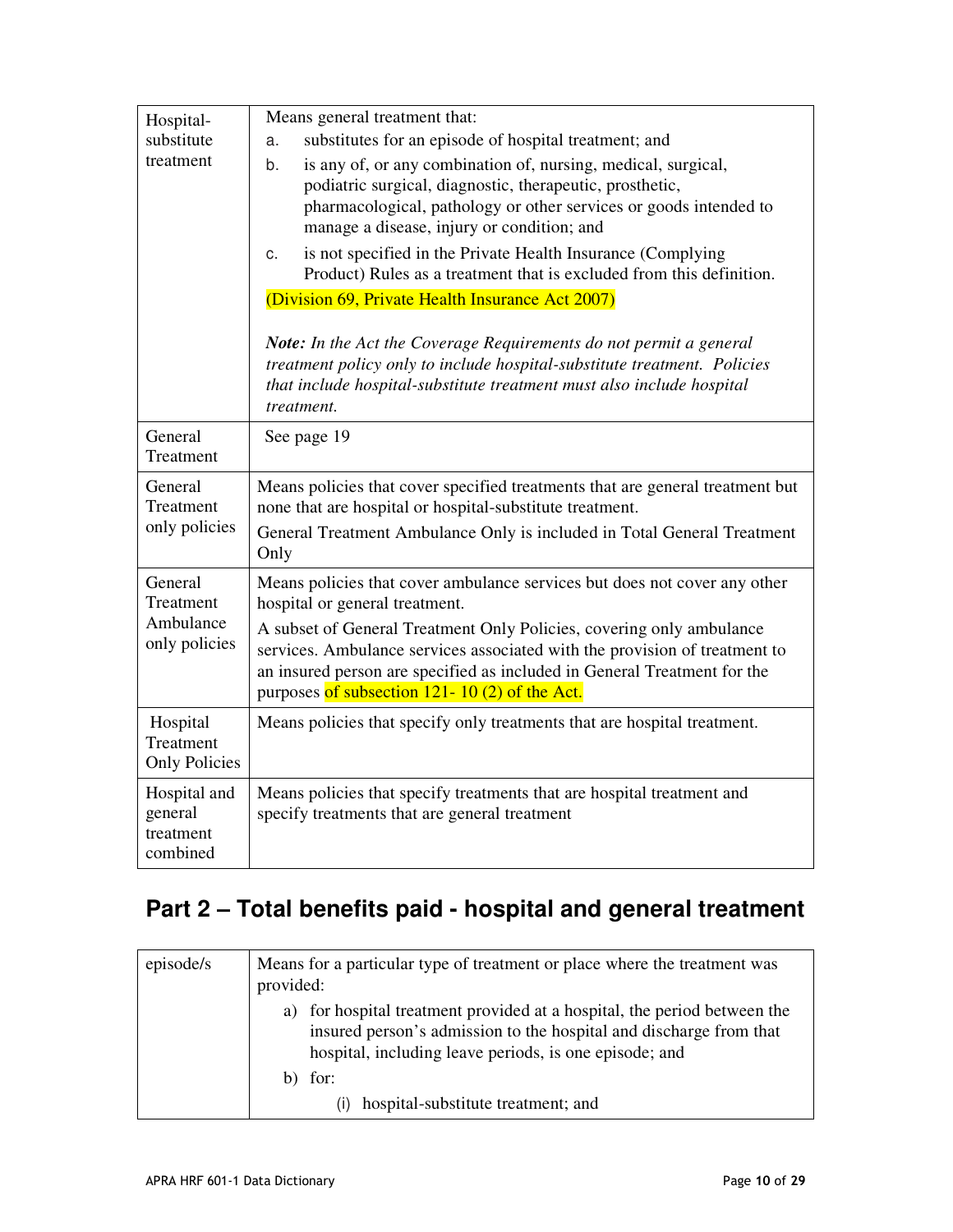|                                                                                      | (ii) hospital treatment that is provided, or arranged, with the<br>direct involvement of a hospital, the continuous period<br>between the commencement and cessation of the treatment<br>is one episode, and<br>c) an episode for which a benefit has been paid is to be counted<br>(unless an incomplete episode)<br>(Part 3, Private Health Insurance (Risk Equalisation Administration)<br><b>Rules 2015)</b> |
|--------------------------------------------------------------------------------------|------------------------------------------------------------------------------------------------------------------------------------------------------------------------------------------------------------------------------------------------------------------------------------------------------------------------------------------------------------------------------------------------------------------|
|                                                                                      | Note: episodes are not reported until the episode is complete.                                                                                                                                                                                                                                                                                                                                                   |
| incomplete<br>episode                                                                | If an episode is not completed within a quarter but a benefit has been paid<br>in relation to the treatment because of an interim billing arrangement, the<br>episode is reported as one episode only and only in the quarter in which<br>the episode is completed.                                                                                                                                              |
|                                                                                      | (Part 3, Private Health Insurance (Risk Equalisation Administration)<br><b>Rules 2015</b> )                                                                                                                                                                                                                                                                                                                      |
| $_{\text{Days}}$<br>Hospital                                                         | Means day/s on which a policy holder or insured person is a patient of a<br>public or private hospital for hospital treatment.                                                                                                                                                                                                                                                                                   |
| Treatment                                                                            | Days must reflect the total days related to each episode, including days<br>when no private health insurance benefits are paid. Where a hospital stay<br>includes leave days, those days are not reported on HRF 601.1.                                                                                                                                                                                          |
| Days -<br>Hospital-<br>substitute<br>Treatment                                       | While there may be no accommodation benefits involved in hospital-<br>substitute there will be days involved in the care. Either one day only or<br>more than one day.                                                                                                                                                                                                                                           |
| <b>Benefits Paid</b><br>Chronic<br><b>Disease</b><br>Management<br>Program<br>(CDMP) | Means benefits paid for services covered by Chronic Disease Management<br>Programs.                                                                                                                                                                                                                                                                                                                              |
| <b>Benefits Paid</b><br>General<br>Treatment                                         | Means benefits paid for services covered by general treatment                                                                                                                                                                                                                                                                                                                                                    |
| <b>Benefits Paid</b><br>Hospital<br><b>Benefits</b>                                  | Means benefits paid for services covered by hospital treatment.                                                                                                                                                                                                                                                                                                                                                  |
| Day Hospital<br>Facilities                                                           | Means a private hospital that is not licensed or otherwise permitted to<br>provide treatment that includes part of an overnight stay at the hospital.                                                                                                                                                                                                                                                            |
|                                                                                      | (Part 3, Private Health Insurance (Risk Equalisation Administration)<br><b>Rules 2015</b> )                                                                                                                                                                                                                                                                                                                      |
|                                                                                      | <b>Note:</b> Day hospital facilities are those that were a day hospital facility<br>within the meaning of the National Health Act 1953, and are taken to be<br>private hospitals for the purpose of the Private Health Insurance Act 2007.                                                                                                                                                                       |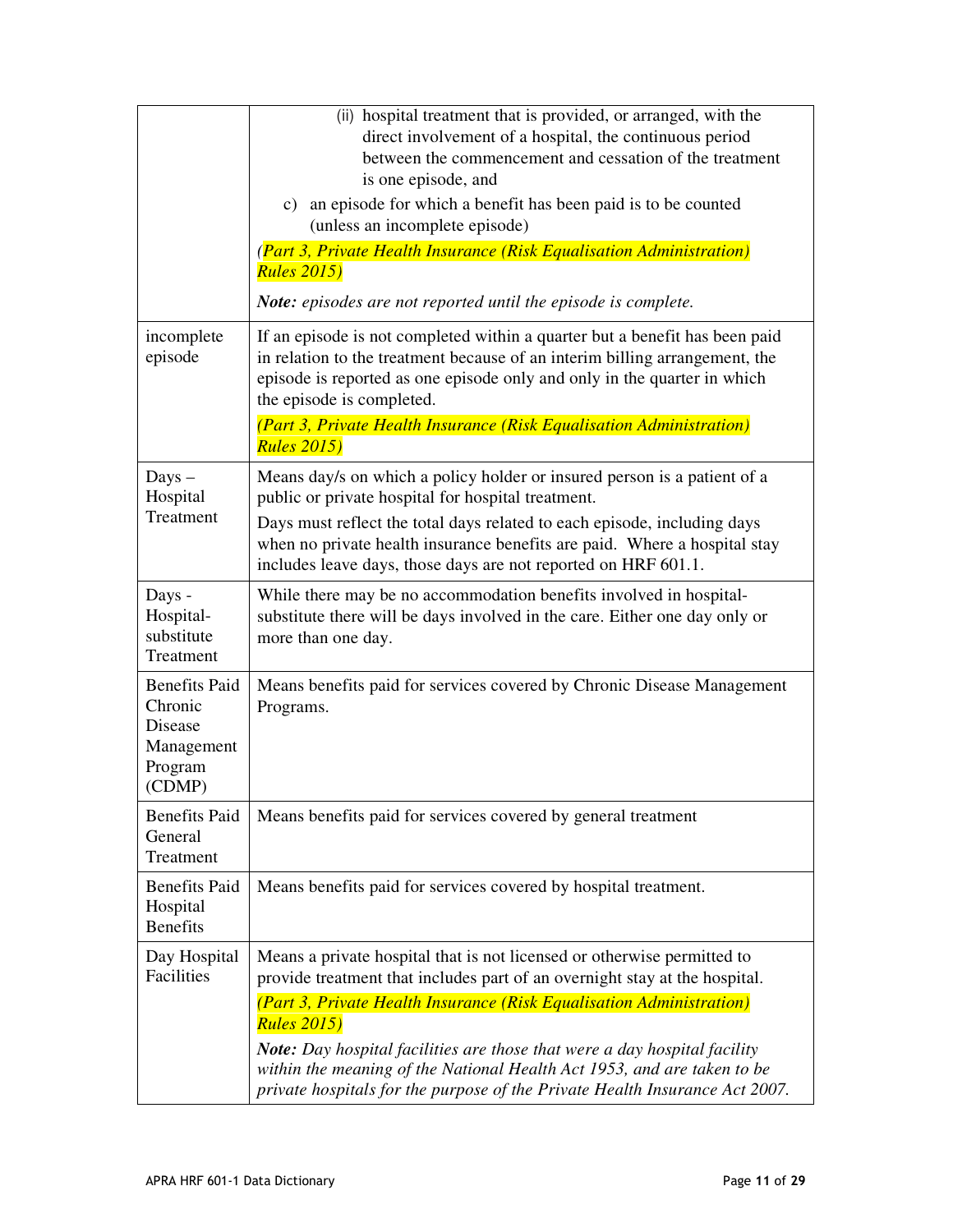| Day Only                             | Means a day on which a policy holder or insured person is accommodated<br>as a patient in a public or private hospital for day treatment.                                                                                                                                                                                                                                                                    |
|--------------------------------------|--------------------------------------------------------------------------------------------------------------------------------------------------------------------------------------------------------------------------------------------------------------------------------------------------------------------------------------------------------------------------------------------------------------|
| leave periods<br>/ leave days        | Means a temporary absence from hospital treatment with medical approval<br>for a period no greater than seven consecutive days.                                                                                                                                                                                                                                                                              |
| Private<br>Hospitals                 | Means a hospital in respect of which there is in force a statement under<br>subsection $121-5(8)$ of the Private Health Insurance Act $2007$ that the<br>hospital is a private hospital.                                                                                                                                                                                                                     |
| Public<br>Hospitals                  | Means a hospital in respect of which there is in force a statement under<br>subsection $121-5(8)$ of the Private Health Insurance Act 2007 that the<br>hospital is a public hospital.                                                                                                                                                                                                                        |
| Overnight                            | Means days on which a policy holder or insured person is a patient of a<br>public or private hospital for hospital treatment for a period of time.                                                                                                                                                                                                                                                           |
| Hospital-<br>Substitute<br>Treatment | See page 10                                                                                                                                                                                                                                                                                                                                                                                                  |
| Treatment<br>greater than<br>one day | For hospital-substitute treatment an episode is to be counted as the<br>continuous period between commencement and cessation of treatment.<br>While there may be no accommodation benefits involved in hospital-<br>substitute there will be days involved in the care. Either one day only or<br>more than one day. The intent is to collect data on the length of care<br>involved in hospital-substitute. |
| Nursing<br>Home Type<br>Patients     | Means a patient in the hospital who has been provided with<br>accommodation and nursing care, as an end in itself, for a continuous<br>period exceeding 35 days.<br>(Section 3, Health Insurance Act 1973)                                                                                                                                                                                                   |
| Medical<br>benefits                  | Means benefits paid under all policies of the fund for services provided as<br>part of hospital treatment or hospital-substitute treatment if a medicare<br>benefit is payable for the service.                                                                                                                                                                                                              |
| Prostheses<br>benefits               | Means benefits paid under all policies of the fund for prostheses of the<br>kinds listed in the <b>Private Health Insurance (Prostheses) Rules</b> $2015$ (No.1)<br>made under the Act, but only where those Rules provide that there must be<br>a benefit for the provision of the prosthesis in the circumstances specified.                                                                               |
| Ineligible<br>benefits               | See page 15                                                                                                                                                                                                                                                                                                                                                                                                  |
| <b>Risk equalisation</b>             |                                                                                                                                                                                                                                                                                                                                                                                                              |
| Age Based<br>Pool (ABP)              | The Age Based Pool (ABP) equalises benefits for the Risk Equalisation<br>Levy. Pooling is based on adding a proportion of applicable benefits,<br>above age 55, in a sliding scale.                                                                                                                                                                                                                          |
|                                      | The amount to be notionally allocated to the ABP in a quarter is to be<br>calculated in accordance with the formula pC, where:                                                                                                                                                                                                                                                                               |
|                                      | p is the percentage of the eligible benefit paid having regard to<br>a.<br>the age cohort, as specified in the ABP table, into which the                                                                                                                                                                                                                                                                     |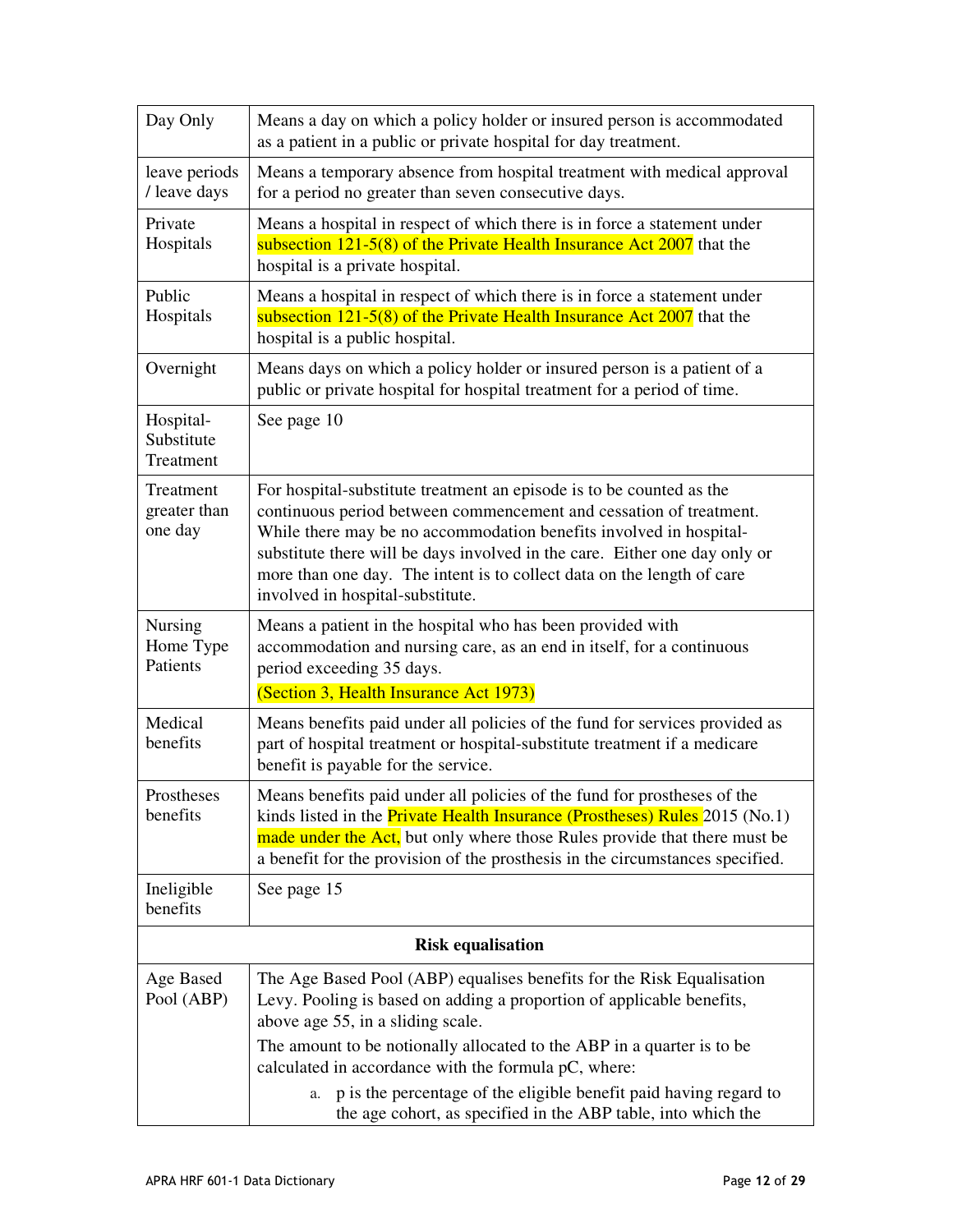|                                              | relates; and                 |                                                      | insured person falls on the day or days on which the insured<br>person receives the treatment to which the eligible benefit                                                                                                                                                                                                                                                                                                                                                                                              |  |
|----------------------------------------------|------------------------------|------------------------------------------------------|--------------------------------------------------------------------------------------------------------------------------------------------------------------------------------------------------------------------------------------------------------------------------------------------------------------------------------------------------------------------------------------------------------------------------------------------------------------------------------------------------------------------------|--|
|                                              |                              | b. C is the gross benefit in the current quarter.    |                                                                                                                                                                                                                                                                                                                                                                                                                                                                                                                          |  |
|                                              | in each age cohort.          |                                                      | Where an insured person receives treatment over a number of days such<br>that the age of the insured person on the day or days on which that person<br>receives the treatment falls within more than one age cohort, the amount to<br>be notionally allocated to the ABP must be allocated proportionately in<br>accordance with the number of days during which the insured person was                                                                                                                                  |  |
|                                              |                              |                                                      | (Part 2, Private Health Insurance (Risk Equalisation Policy) Rules 2015)                                                                                                                                                                                                                                                                                                                                                                                                                                                 |  |
| ABP table                                    |                              |                                                      |                                                                                                                                                                                                                                                                                                                                                                                                                                                                                                                          |  |
|                                              |                              | Age cohorts                                          | Age % of<br>eligible benefits<br>include in pool                                                                                                                                                                                                                                                                                                                                                                                                                                                                         |  |
|                                              |                              | $0 - 54$                                             | $0.0\%$                                                                                                                                                                                                                                                                                                                                                                                                                                                                                                                  |  |
|                                              |                              | 55-59                                                | 15.0%                                                                                                                                                                                                                                                                                                                                                                                                                                                                                                                    |  |
|                                              |                              | 60-64                                                | 42.5%                                                                                                                                                                                                                                                                                                                                                                                                                                                                                                                    |  |
|                                              |                              | 65-69                                                | 60.0%                                                                                                                                                                                                                                                                                                                                                                                                                                                                                                                    |  |
|                                              |                              | 70-74                                                | 70.0%                                                                                                                                                                                                                                                                                                                                                                                                                                                                                                                    |  |
|                                              |                              | 75-79                                                | 76.0%                                                                                                                                                                                                                                                                                                                                                                                                                                                                                                                    |  |
|                                              |                              | 80-84                                                | 78.0%                                                                                                                                                                                                                                                                                                                                                                                                                                                                                                                    |  |
|                                              |                              | $85+$                                                | 82.0%                                                                                                                                                                                                                                                                                                                                                                                                                                                                                                                    |  |
|                                              |                              |                                                      | (Part 2, Private Health Insurance (Risk Equalisation Policy) Rules 2015)                                                                                                                                                                                                                                                                                                                                                                                                                                                 |  |
| <b>Gross</b><br>Benefit                      | insured person in a quarter. |                                                      | Means the total eligible benefits paid by the insurer in respect of an                                                                                                                                                                                                                                                                                                                                                                                                                                                   |  |
| <b>High Cost</b><br>Claimants<br>Pool (HCCP) | that time.                   | percentage of the benefits to be pooled will be 82%. | The High Cost Claimants Pool (HCCP) deals with benefits not equalised<br>by the age-based pool. Pooling is based on applicable benefits<br>accumulated by claimant for the current and preceding 3 quarters. The<br>A limit is imposed on total pooling under the ABP pool and HCCP of 82%<br>of gross benefits. When assessing HCCP pooling in each quarter, the<br>cumulative residual after ABP pooling is compared with the threshold at<br>The amount to be notionally allocated to the HCCP is to be calculated in |  |
|                                              | $m$ is 82%                   | accordance with the formula $m(R-T)$ - H, where:     |                                                                                                                                                                                                                                                                                                                                                                                                                                                                                                                          |  |
|                                              |                              | current and preceding 3 quarters                     | <b>R</b> is the total gross benefit for the current and the preceding 3<br>quarters less the amount notionally allocated to the ABP in the                                                                                                                                                                                                                                                                                                                                                                               |  |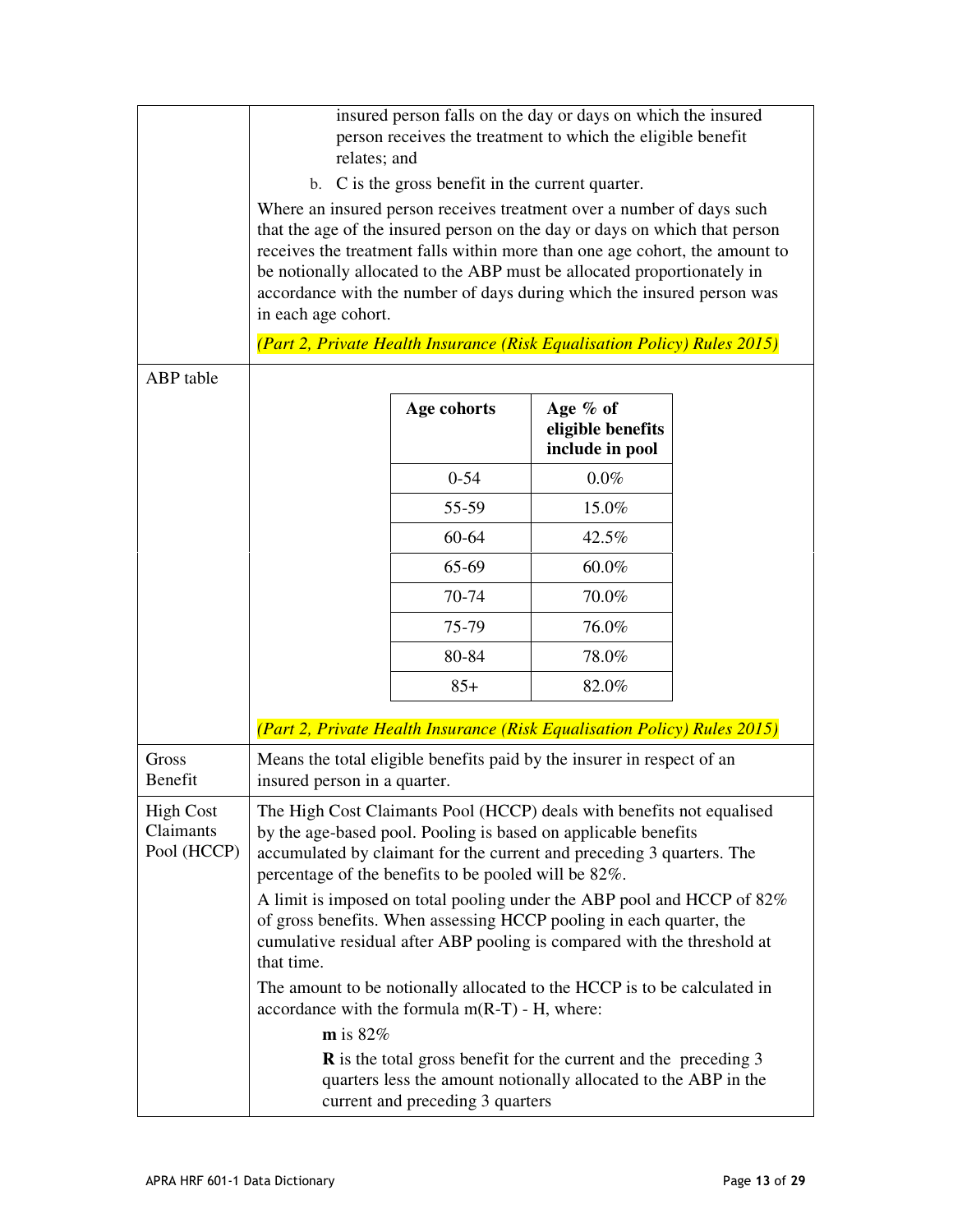|                                    | T is the designated threshold                                                                                                                                                                                                                             |  |
|------------------------------------|-----------------------------------------------------------------------------------------------------------------------------------------------------------------------------------------------------------------------------------------------------------|--|
|                                    | <b>H</b> is the sum of the amounts notionally allocated to the HCCP in<br>the preceding 3 quarters                                                                                                                                                        |  |
|                                    | Subject to a maximum of 82% of gross benefits being included in Risk<br>Equalisation when summing the ABP and HCCP components.                                                                                                                            |  |
|                                    | (Part 2, Private Health Insurance (Risk Equalisation Policy) Rules 2015)                                                                                                                                                                                  |  |
| <b>HCCP</b><br>Claimants           | Means the number of insured persons whose total eligible benefits paid by<br>the insurer exceed the threshold after applying ABP.                                                                                                                         |  |
| <b>HCCP</b> Net<br><b>Benefits</b> | Means applicable benefits, after age based pooling, that exceed the<br>threshold. 82% of net benefits in excess of the threshold are to be pooled.                                                                                                        |  |
| <b>HCCP</b><br>Threshold           | Means the designated threshold. The designated threshold is \$50,000.                                                                                                                                                                                     |  |
| <b>Risk</b>                        | To calculate the amount of levy in respect of a current quarter:                                                                                                                                                                                          |  |
| Equalisation<br>Levy               | an amount calculated is first to be notionally allocated to the<br>a.<br>age based pool (ABP)                                                                                                                                                             |  |
|                                    | if the amount of gross benefit not notionally allocated to the<br>b.<br>ABP in the current and preceding 3 quarters, is greater than<br>the designated threshold, a second amount is to be notionally<br>allocated to the high cost claimants pool (HCCP) |  |
|                                    | If the $(ABP + HCCP)/(Average hospital SEU)$ for a fund is<br>C.<br>less than the equivalent state calculation then the insurer must<br>pay into the Risk Equalisation Pool the difference per SEU.                                                       |  |
|                                    | If the $(ABP + HCCP)/(Average hospital SEU)$ for a fund is<br>d.<br>more than the equivalent state calculation then the insurer will<br>receive the difference per SEU from the Risk Equalisation<br>Pool.                                                |  |
|                                    | (Part 2, Private Health Insurance (Risk Equalisation Policy) Rules 2015)                                                                                                                                                                                  |  |

## **Parts 3-6 – Collections by type of product & age category**

| Fees<br>excluding<br>Medicare<br>benefit | The fees excluding Medicare benefit must exclude the medicare benefit<br>component of the total fee charged. The difference between fees charged<br>and total benefits paid should be the amount that the patient has to pay<br>(gap). In some cases the fund paying the benefits will be unaware of a<br>discount offered by the provider, for example for early payment. Fees<br>excluding Medicare benefit should be, in cases where the discounted fee is<br>unknown, the invoiced amount less the Medicare benefit.<br>Fees excluding Medicare benefit should be greater or equal to the sum of<br>benefits, medical benefits and prostheses benefits.<br>Note: The total fee charged is the total amount the patient and Medicare<br>would have to pay to the provider in the absence of any private health<br><i>insurance.</i> |
|------------------------------------------|----------------------------------------------------------------------------------------------------------------------------------------------------------------------------------------------------------------------------------------------------------------------------------------------------------------------------------------------------------------------------------------------------------------------------------------------------------------------------------------------------------------------------------------------------------------------------------------------------------------------------------------------------------------------------------------------------------------------------------------------------------------------------------------------------------------------------------------|
|------------------------------------------|----------------------------------------------------------------------------------------------------------------------------------------------------------------------------------------------------------------------------------------------------------------------------------------------------------------------------------------------------------------------------------------------------------------------------------------------------------------------------------------------------------------------------------------------------------------------------------------------------------------------------------------------------------------------------------------------------------------------------------------------------------------------------------------------------------------------------------------|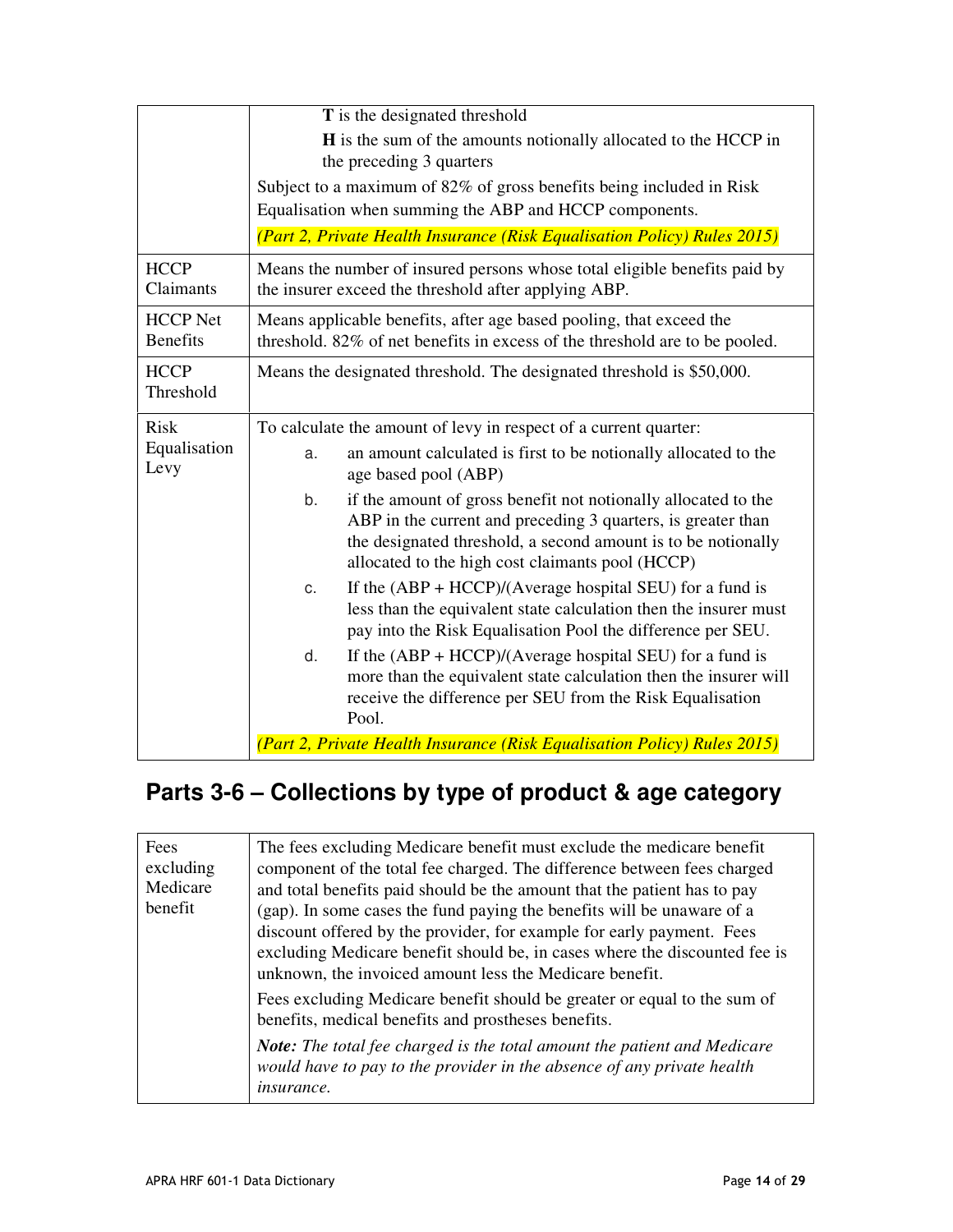| Eligible<br><b>Benefits</b>   | Means a benefit paid by an insurer for any of the following:<br>planning and coordination services for CDMP<br>allied health services which are provided as part of a CDMP<br>$\bullet$<br>hospital-substitute treatment |
|-------------------------------|--------------------------------------------------------------------------------------------------------------------------------------------------------------------------------------------------------------------------|
|                               | hospital treatment<br>(Part 1, Private Health Insurance (Risk Equalisation Policy) Rules 2015)                                                                                                                           |
| Ineligible<br><b>Benefits</b> | Includes other benefits paid by an insurer that are not eligible.                                                                                                                                                        |
| Fees<br>Charged               | Is the known or invoiced fee charged by the provider for general<br>treatment.                                                                                                                                           |
| <b>Benefits</b>               | In parts 3 and 4 means benefits paid for hospital treatment or hospital-<br>substitute treatment. It does not include Medical, Prostheses and Ineligible<br>benefits.                                                    |
| Total<br><b>Benefits</b>      | Means benefits plus Medical and Prostheses benefits. It does not include<br>Ineligible benefits.                                                                                                                         |

# **Part 7 – Total hospital treatment policies by type of cover**

| $Excess/Co-$      | See page 7                                                                                                                                                                                                                                 |
|-------------------|--------------------------------------------------------------------------------------------------------------------------------------------------------------------------------------------------------------------------------------------|
| Payments          | In this section Excess/Co-payments refers to the maximum Excess or Co-<br>Payment that could be payable in any one year for a policy.                                                                                                      |
|                   | Any policies that commenced cover before 24 May 2000 and are exempt<br>from the Medicare Levy Surcharge should be reported in the categories<br>"Nil" or " $\leq$ =\$500/\$1,000".                                                         |
|                   | An uncapped co-payment should be included in the >\$500/\$1,000 per<br>Single/Family Membership.                                                                                                                                           |
| <b>Full Cover</b> | Means policies that have no restriction on benefits paid after 12 months of<br>cover. This could be regarded as a 100% product, with no exclusions.                                                                                        |
|                   | Policies with a co-payment and no other restriction are defined as having<br>full cover.                                                                                                                                                   |
|                   | Where a fixed percentage of benefits is paid (eg. 85% benefit of contract<br>fee) the 15% payable by the member should be regarded as a moiety or co-<br>payment, and therefore full cover.                                                |
|                   | Products that pay, for example, 100% on contracted hospitals but a fixed<br>benefit on non contract hospitals should be regarded as full cover. A Full<br>Cover product may have members reported at all levels of Co-payments.            |
| Reduced           | Means policies that restrict benefits paid after 12 months of cover.                                                                                                                                                                       |
| cover             | Products that have a fixed benefit regardless of the fees charged are<br>included in the reduced benefits category. A product that pays fixed<br>benefits will have a nil Excess/Co-payment unless a moiety is attached to<br>the product. |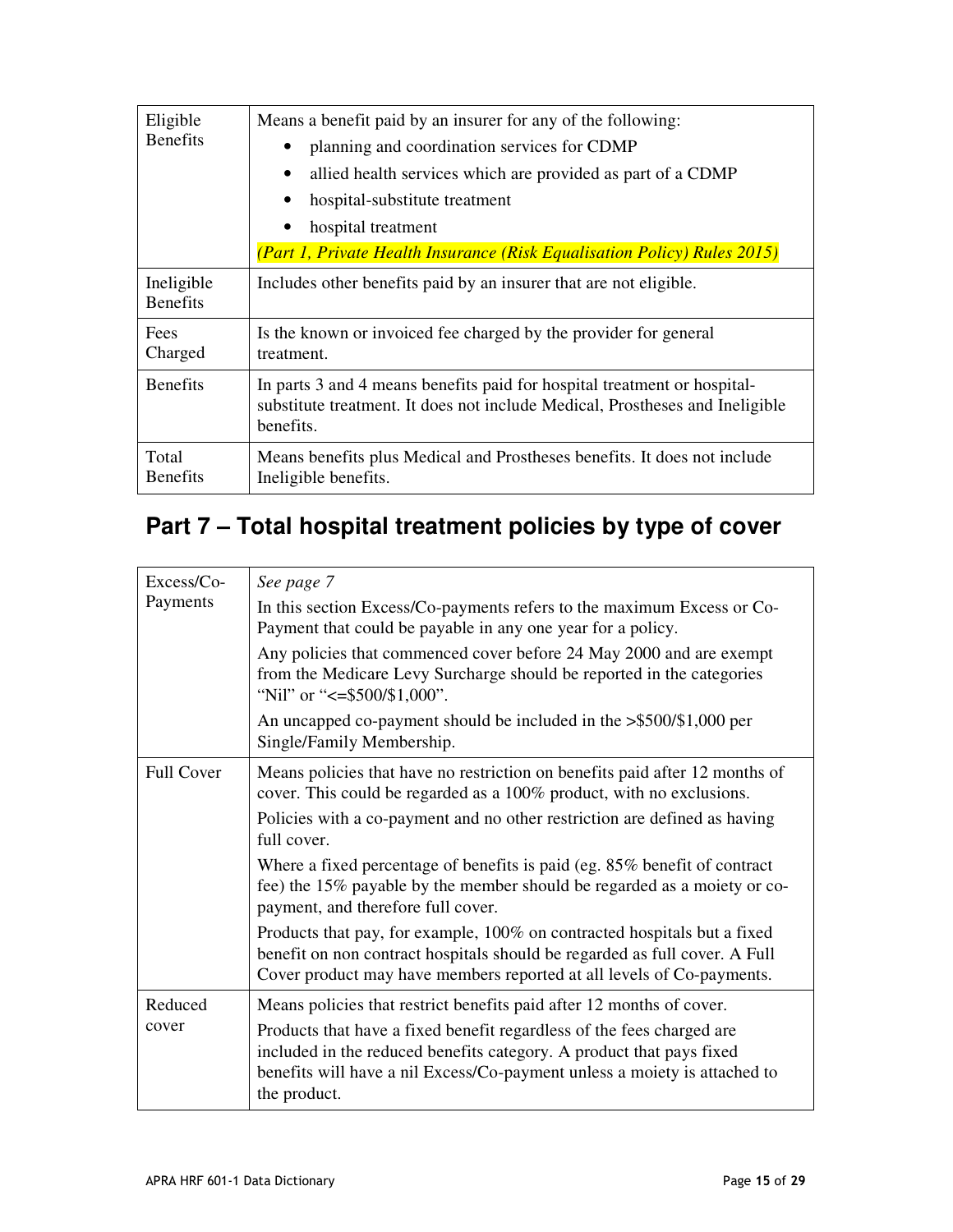| Retention<br>$index -$<br>Hospital<br>Treatment<br>policies                                                      | The retention index is designed to provide a performance indicator by<br>showing the percent of policies that have remained active hospital<br>treatment policies of the same fund for two years or more, over all states.                                                                                                                                                               |
|------------------------------------------------------------------------------------------------------------------|------------------------------------------------------------------------------------------------------------------------------------------------------------------------------------------------------------------------------------------------------------------------------------------------------------------------------------------------------------------------------------------|
| Some<br>lifetime<br>exclusions                                                                                   | Means policies that provide no benefits for certain treatments for the life<br>of the membership. (Note that an exclusionary product excludes certain<br>treatments in all settings. For example, a product that does not pay benefits<br>for certain treatment in a private hospital but does pay benefits for that<br>treatment in a public hospital is not regarded as exclusionary). |
| General<br>treatment<br>claims<br>processing<br>(excluding)<br>hospital-<br>substitute<br>treatment<br>and CDMP) | This data item shows the percent of General Treatment claims (excluding<br>hospital-substitute and CDMP) that were processed within five working<br>days in the current quarter.                                                                                                                                                                                                         |

## **Part 8 – Benefits paid for Chronic Disease management Programs**

| Chronic                                    | General Treatment cover for a Chronic Disease Management Program.                                                       |
|--------------------------------------------|-------------------------------------------------------------------------------------------------------------------------|
| Disease<br>Management<br>Program<br>(CDMP) | A CDMP is intended to:                                                                                                  |
|                                            | reduce complications in a person with a diagnosed chronic disease                                                       |
|                                            | prevent or delay the onset of chronic disease for a person with<br>identified multiple risk factors for chronic disease |
|                                            | • requires the development of a written plan that                                                                       |
|                                            | $\div$ specifies the allied health service or services and any other<br>goods and services to be provided               |
|                                            | $\triangle$ specifies the frequency and duration of the provision of<br>those goods and services                        |
|                                            | $\triangle$ specifies the date for review of the plan                                                                   |
|                                            | $\triangle$ has been provided to the patient for consent                                                                |
|                                            | $\triangle$ consent is given to the program, before any services under<br>the program are provided                      |
|                                            | is coordinated by a person who has accepted responsibility for:                                                         |
|                                            | $\triangle$ ensuring the services are provided according to the plan                                                    |
|                                            | $\div$ monitoring the patient's compliance                                                                              |
|                                            | (Part 3, Private Health Insurance (Health Insurance Business) Rules<br>2015)                                            |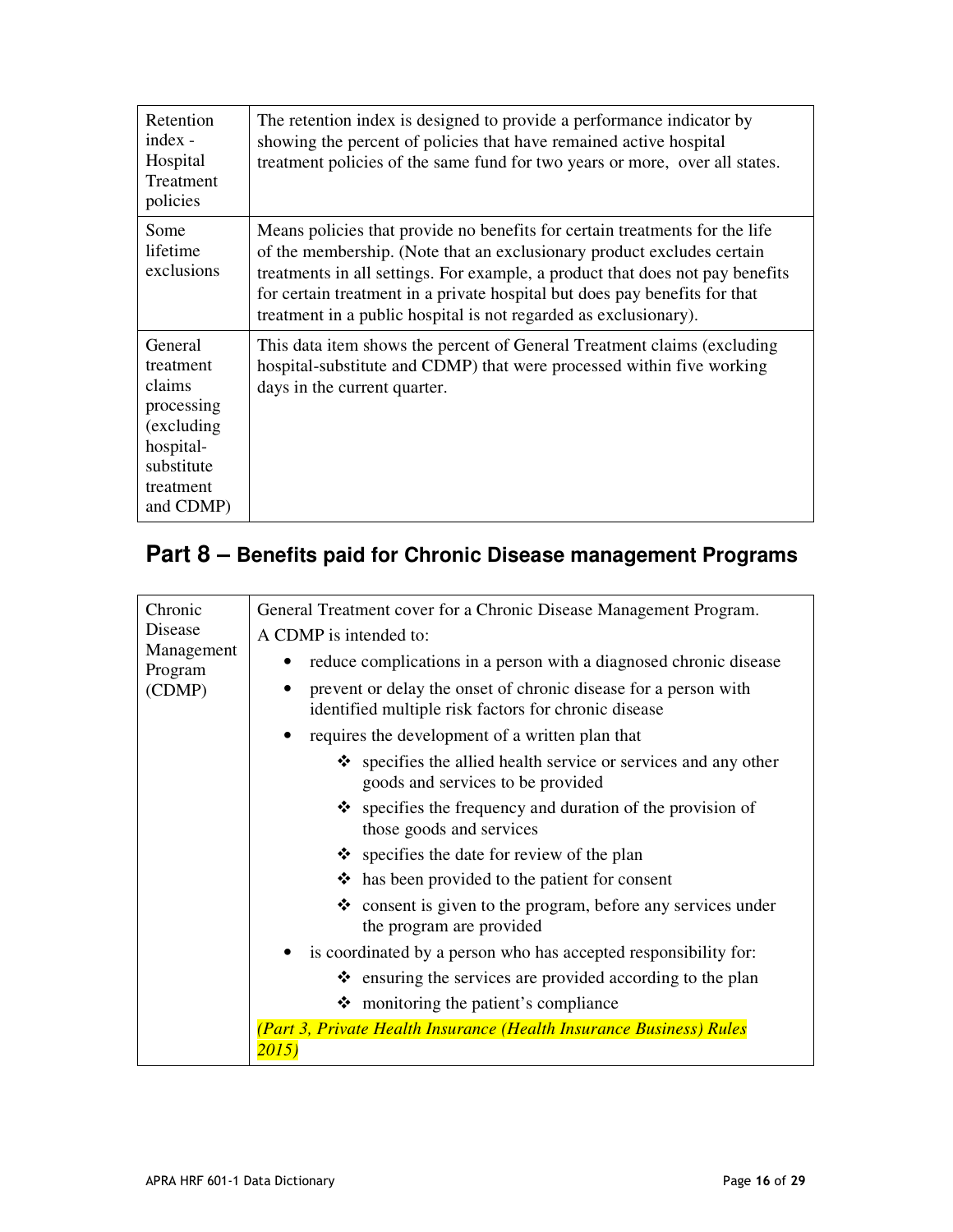| <b>Allied Health</b><br><b>Services</b><br>allied health | Means a health service provided by any of the following allied health<br>professionals who were eligible, at the time the service was provided, to<br>claim a medicare rebate for a service of that type:                                                                                                                                                                                                                                                                                                                                                                                                                                                                                                                 |
|----------------------------------------------------------|---------------------------------------------------------------------------------------------------------------------------------------------------------------------------------------------------------------------------------------------------------------------------------------------------------------------------------------------------------------------------------------------------------------------------------------------------------------------------------------------------------------------------------------------------------------------------------------------------------------------------------------------------------------------------------------------------------------------------|
| services                                                 | an Aboriginal health worker                                                                                                                                                                                                                                                                                                                                                                                                                                                                                                                                                                                                                                                                                               |
|                                                          | audiologist                                                                                                                                                                                                                                                                                                                                                                                                                                                                                                                                                                                                                                                                                                               |
|                                                          | chiropodist<br>٠                                                                                                                                                                                                                                                                                                                                                                                                                                                                                                                                                                                                                                                                                                          |
|                                                          | chiropractor                                                                                                                                                                                                                                                                                                                                                                                                                                                                                                                                                                                                                                                                                                              |
|                                                          | diabetes educator                                                                                                                                                                                                                                                                                                                                                                                                                                                                                                                                                                                                                                                                                                         |
|                                                          | dietician                                                                                                                                                                                                                                                                                                                                                                                                                                                                                                                                                                                                                                                                                                                 |
|                                                          | exercise physiologist                                                                                                                                                                                                                                                                                                                                                                                                                                                                                                                                                                                                                                                                                                     |
|                                                          | mental health worker                                                                                                                                                                                                                                                                                                                                                                                                                                                                                                                                                                                                                                                                                                      |
|                                                          | occupational therapist                                                                                                                                                                                                                                                                                                                                                                                                                                                                                                                                                                                                                                                                                                    |
|                                                          | osteopath                                                                                                                                                                                                                                                                                                                                                                                                                                                                                                                                                                                                                                                                                                                 |
|                                                          | physiotherapist                                                                                                                                                                                                                                                                                                                                                                                                                                                                                                                                                                                                                                                                                                           |
|                                                          | podiatrist                                                                                                                                                                                                                                                                                                                                                                                                                                                                                                                                                                                                                                                                                                                |
|                                                          | psychologist                                                                                                                                                                                                                                                                                                                                                                                                                                                                                                                                                                                                                                                                                                              |
|                                                          | speech pathologist                                                                                                                                                                                                                                                                                                                                                                                                                                                                                                                                                                                                                                                                                                        |
|                                                          | (Part 3, Private Health Insurance (Health Insurance Business) Rules<br>2015)                                                                                                                                                                                                                                                                                                                                                                                                                                                                                                                                                                                                                                              |
| Coordination                                             | Coordination ensures that the services are provided to the patient as<br>planned. The plan should be reviewed and adjusted if necessary.<br>Coordination may be undertaken by a health care provider, such as a<br>practice nurse or other allied health professional and overseen by a<br>medical practitioner. The medical practitioner would be involved in the<br>review process.                                                                                                                                                                                                                                                                                                                                     |
|                                                          | Services provided as part of a CDMP must be coordinated as described in<br>$12(1)(c)$ of the Private Health Insurance (Health Insurance Business)<br><b>Rules 2015.</b>                                                                                                                                                                                                                                                                                                                                                                                                                                                                                                                                                   |
| Planning                                                 | Planning commences with an assessment of the services needed to address<br>the patient's condition and the agreed goals for the program. A plan is then<br>made of the services or goods required and the frequency and duration of<br>the services. Typically, a medical practitioner would undertake the<br>assessment and formulate the plan. The plan should include arrangements<br>to review the program in order to assess whether the intended clinical<br>outcomes are being achieved and that the patient is complying with the<br>plan.<br>Services provided as part of a CDMP must be planned as described in<br>$12(1)(b)$ of the Private Health Insurance (Health Insurance Business)<br><b>Rules 2015.</b> |
| <b>Risk Factors</b>                                      | Means, but is not limited to:                                                                                                                                                                                                                                                                                                                                                                                                                                                                                                                                                                                                                                                                                             |
| for chronic<br>disease                                   | a. lifestyle risk factors, including, but not limited to, smoking,<br>physical inactivity, poor nutrition or alcohol misuse; and                                                                                                                                                                                                                                                                                                                                                                                                                                                                                                                                                                                          |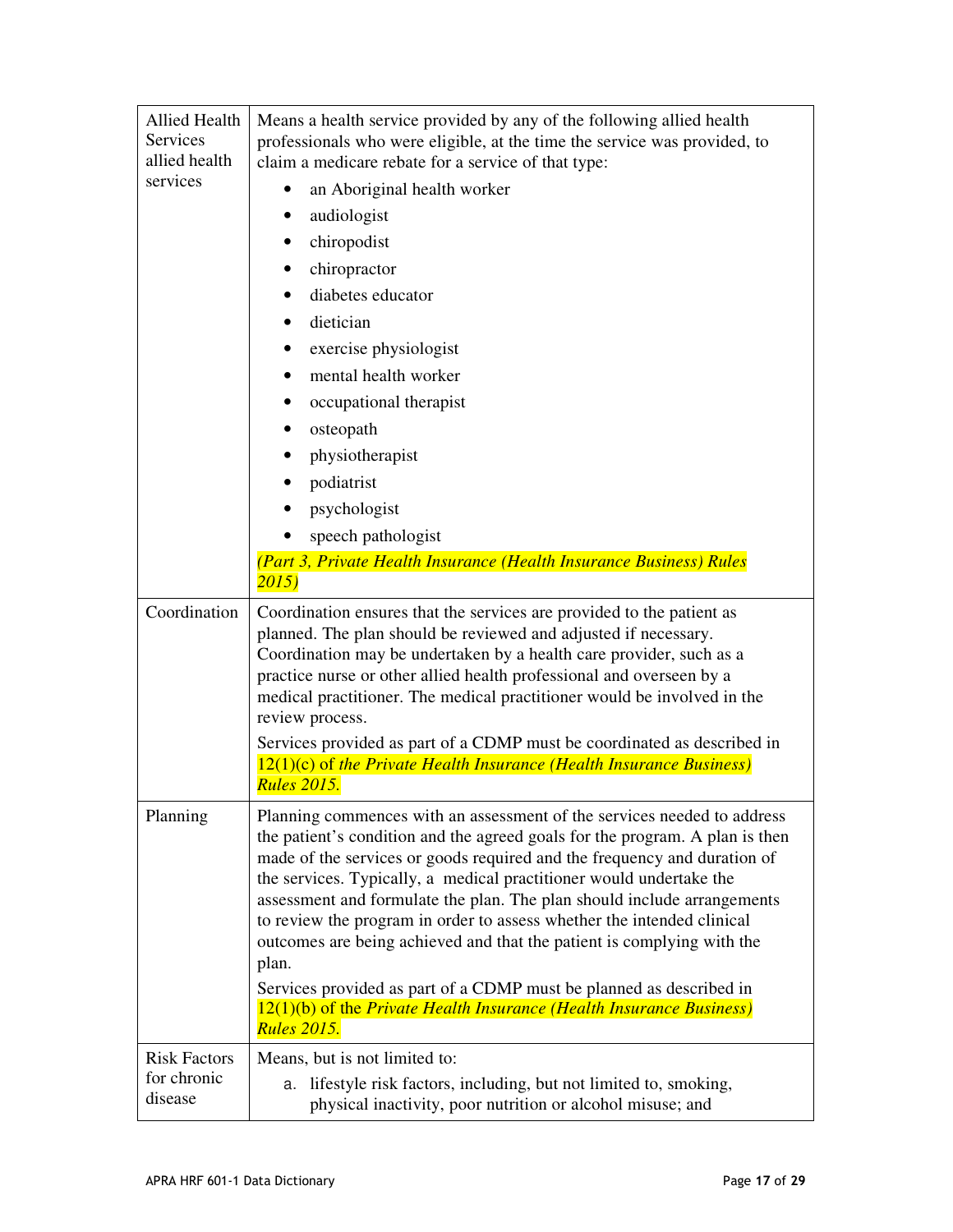| b. biomedical risk factors, such as high cholesterol, high blood<br>pressure, impaired glucose metabolism or excess weight; and<br>c. family history of a chronic disease. |
|----------------------------------------------------------------------------------------------------------------------------------------------------------------------------|
| (Part 3, Private Health Insurance (Health Insurance Business) Rules<br>2015)                                                                                               |

### **Types of Allied Health Professionals**

The eligibility criteria for allied health professionals providing new Medicare services provides definitions of each type of allied health professional eligible to claim a Medicare rebate for their services.

The definitions below are taken from: Eligibility criteria for allied health professionals providing new Medicare services. This document is published by the Department of Health and Ageing and is available at:

http://www.medicareaustralia.gov.au/provider/pubs/medicare-

forms/files/ma\_1449\_app\_for\_initial\_medicare\_provider\_registration\_number\_for\_allied\_ health\_professional.pdf

| Aboriginal<br>Health<br>Workers | Practising in the Northern Territory (NT) must be registered with the<br>Aboriginal Health Workers Board of the NT; in other States and the<br>Australian Capital Territory they must have been awarded a Certificate<br>Level III (or higher) in Aboriginal and Torres Strait Islander Health from<br>a Registered Training Organisation that meets training standards set by<br>the Australian National Training Authority's Australian Quality Training<br>Framework. |
|---------------------------------|--------------------------------------------------------------------------------------------------------------------------------------------------------------------------------------------------------------------------------------------------------------------------------------------------------------------------------------------------------------------------------------------------------------------------------------------------------------------------|
| Audiologists                    | Must be either a 'Full Member' of the Audiological Society of Australia Inc<br>(ASA), who holds a 'Certificate of Clinical Practice' issued by the ASA; or<br>an 'Ordinary Member - Audiologist' or 'Fellow Audiologist' of the<br>Australian College of Audiology (ACAud).                                                                                                                                                                                              |
| Chiropractors                   | Must be registered with the Chiropractors (or Chiropractors and<br>Osteopaths) Registration Board in the State or Territory in which they are<br>practicing                                                                                                                                                                                                                                                                                                              |
| <b>Diabetes</b><br>Educators    | Must be a Credentialled Diabetes Educator (CDE) as credentialled by the<br>Australian Diabetes Educators Association (ADEA).                                                                                                                                                                                                                                                                                                                                             |
| Dietitians                      | Must be an 'Accredited Practising Dietitian' as recognised by the<br>Dietitians Association of Australia (DAA).                                                                                                                                                                                                                                                                                                                                                          |
| Exercise<br>Physiologists       | Must be an 'Accredited Exercise Physiologist' as accredited by the<br>Australian Association for Exercise and Sports Science (AAESS).                                                                                                                                                                                                                                                                                                                                    |
| Mental<br>Health<br>Workers     | 'Mental health' can include services provided by members of<br>five different allied health professional groups. 'Mental health<br>workers' are drawn from the following:                                                                                                                                                                                                                                                                                                |
|                                 | • psychologists;<br>• mental health nurses;                                                                                                                                                                                                                                                                                                                                                                                                                              |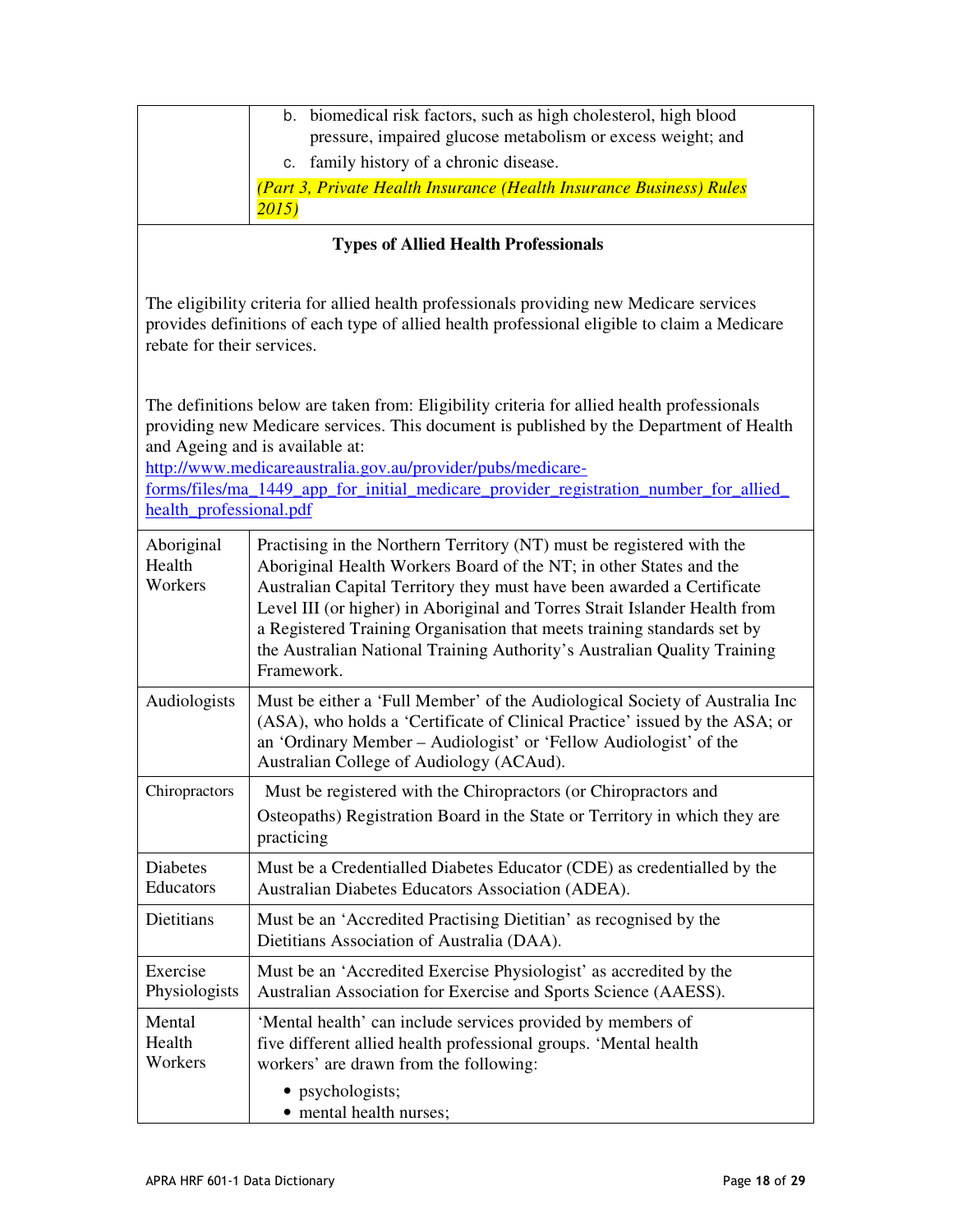|                                | • occupational therapists;<br>• social workers; and<br>• Aboriginal health workers                                                                                                                                                                                                                                                                                                                                                                                                                         |
|--------------------------------|------------------------------------------------------------------------------------------------------------------------------------------------------------------------------------------------------------------------------------------------------------------------------------------------------------------------------------------------------------------------------------------------------------------------------------------------------------------------------------------------------------|
| Occupational<br>Therapists     | In Queensland, Western Australia, South Australia and the Northern<br>Territory must be registered with the Occupational Therapists Board in the<br>State or Territory in which they are practising; in other States and the<br>Australian Capital Territory, they must be a 'Full-time Member' or 'Part-<br>time Member' of OT AUSTRALIA, the national body of the Australian<br>Association of Occupational Therapists.                                                                                  |
| Osteopaths                     | Must be registered with the Osteopaths (or Chiropractors and Osteopaths)<br>Registration Board in the State or Territory in which they are practising                                                                                                                                                                                                                                                                                                                                                      |
| Podiatrists/<br>Chiropodists   | In all States and the Australian Capital Territory must be registered with<br>the Podiatrists Registration Board in the State or Territory in which they<br>are practising. If practising in the Northern Territory, Podiatrists/<br>Chiropodists must be registered with the Podiatrists Registration Board in<br>any other State or the Australian Capital Territory, or be a "Full Member"<br>of the Australian Podiatry Association (APodA) in any other State or the<br>Australian Capital Territory. |
| Psychologists,<br>occupational | Are eligible in separate categories for these items.                                                                                                                                                                                                                                                                                                                                                                                                                                                       |
| therapists and<br>Aboriginal   | A mental health nurse may qualify if they are $-$                                                                                                                                                                                                                                                                                                                                                                                                                                                          |
| health workers                 | • a registered mental health nurse in Tasmania or the<br>Australian Capital Territory (ACT), if providing mental<br>health services in Tasmania or the ACT; or                                                                                                                                                                                                                                                                                                                                             |
|                                | • a 'Credentialed Mental Health Nurse' as certified by the<br>Australian and New Zealand College of Mental Health<br>Nurses (ANZCMHN), if providing mental health services<br>in other States or the Northern Territory.                                                                                                                                                                                                                                                                                   |
|                                | To be eligible to provide mental health services for the purposes of this<br>item, a social worker must be a 'Member' of the Australian Association of<br>Social Workers (AASW); and be certified by AASW as meeting the<br>standards for mental health set out in AASW's 'Standards for Mental<br>Health Social Workers 1999'.                                                                                                                                                                            |
| Psychologists                  | Must be registered with the Psychologists Registration Board in the State<br>or Territory in which they are practicing                                                                                                                                                                                                                                                                                                                                                                                     |
| Physio-<br>therapists          | Must be registered with the Physiotherapists Registration Board in the<br>State or Territory in which they are practising.                                                                                                                                                                                                                                                                                                                                                                                 |
| Speech<br>Pathologists         | Practising in Queensland must be registered with the Speech Pathologist<br>Board of Queensland. In all other States, the Australian Capital Territory<br>and the Northern Territory, they must be a 'Practising Member' of Speech<br>Pathology Australia.                                                                                                                                                                                                                                                  |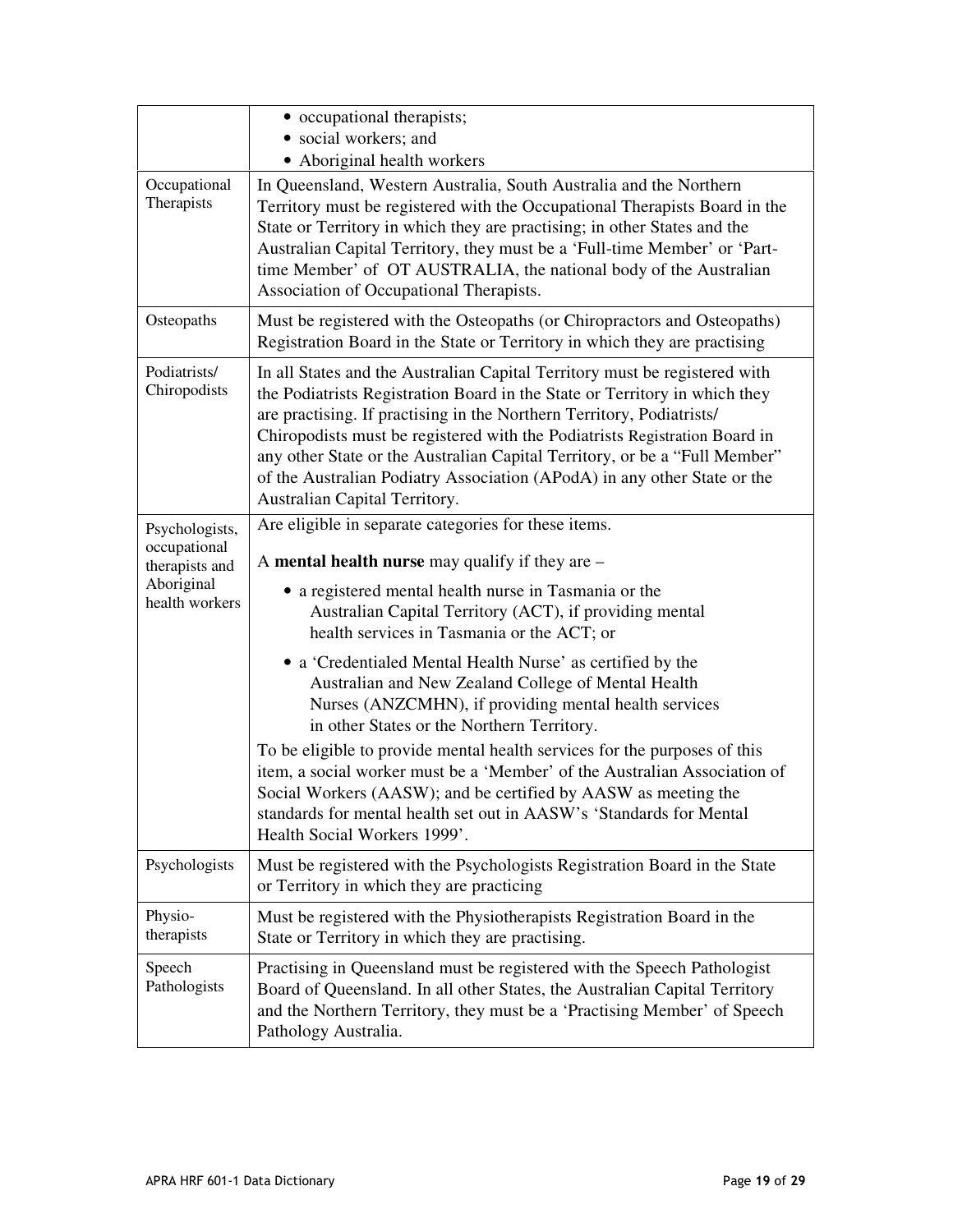### **Part 9 – Benefits paid for General Treatment**

| General<br>Treatment | Meaning of general treatment:                                                              |
|----------------------|--------------------------------------------------------------------------------------------|
|                      | General treatment is treatment (including the provision of goods and<br>services) that:    |
|                      | a. is intended to manage or prevent a disease, injury or condition; and                    |
|                      | b. is not hospital treatment.                                                              |
|                      | (Division 121, Private Health Insurance Act 2007)                                          |
|                      | Further information about general treatment can be found in <b>Part 3</b> , <i>Private</i> |
|                      | <b>Health Insurance (Health Insurance Business) Rules</b> 2015                             |

#### **General Treatment Categories (Template headings)**

These are examples only based on the types of services covered under General Treatment Products. This is not a comprehensive listing of all services.

Under the legislation some of the items historically collected in this section are considered to be excluded from General Treatment. Therefore, insurers can only provide benefits for them as part of a complying health insurance product under the provisions of the *Private Health Insurance Act 2007 69-1 (1) (b) and the Private Health Insurance (Complying Product) Rules 2010 6 (2).* Some of them will be considered health related business rather than health insurance business.

| Accidental<br>Death/Funeral<br>Expenses | Funeral parlour, burial or cremation expenses. These benefits are being<br>phased out under $69-1$ (1) (b) of the Act and 6 (2) Complying Products<br>Rules.                                                                                                                                            |
|-----------------------------------------|---------------------------------------------------------------------------------------------------------------------------------------------------------------------------------------------------------------------------------------------------------------------------------------------------------|
| Acupuncture/<br>Acupressure             | Acupuncture, Acupressure                                                                                                                                                                                                                                                                                |
| Ambulance                               | Emergency ambulance transport, anywhere in Australia to the nearest<br>appropriate hospital able to provide the level of care required, provided<br>by an Ambulance Service<br><b>OR</b><br>Non-emergency ambulance transport, anywhere in Australia, provided<br>by an Ambulance Service.              |
| Chiropractic                            | Chiropractic, Chiropractic X-Rays                                                                                                                                                                                                                                                                       |
| Community,<br>Home, District<br>Nursing | Treatment for illness, disease, incapacity or disability when the purpose<br>of treatment is dependent on nursing care excluding hospital-substitute<br>treatment                                                                                                                                       |
| Dental                                  | Comprehensive examination or consultation Dental X-ray<br>Clean, polish, Fluoride treatments Scale & clean<br>Custom-made mouth-guard<br>Tooth fillings<br>Crowns and bridges<br>Full upper or lower Denture Major dental work<br>Periodontics, endodontics, dentures and surgical extraction of teeth. |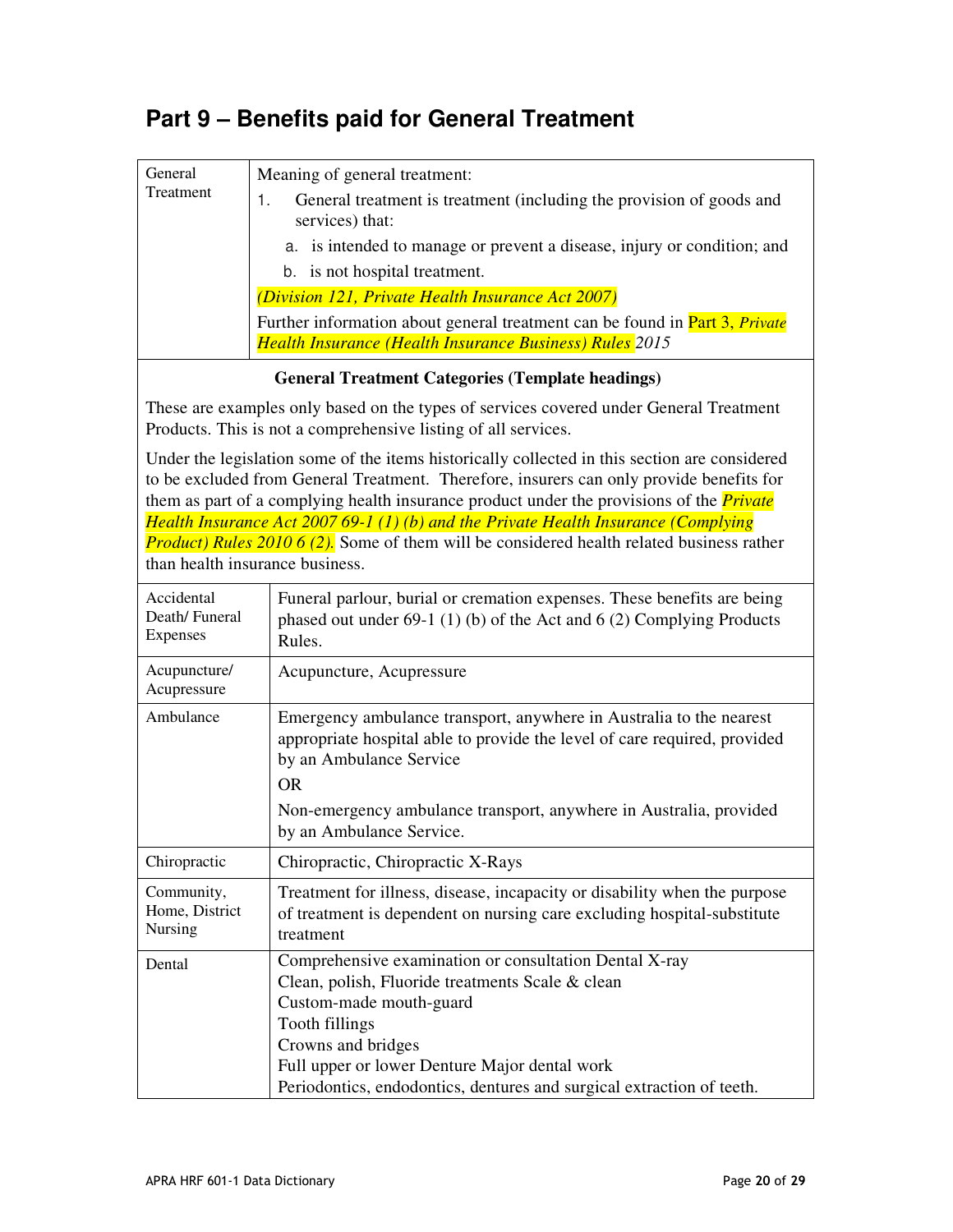| Dietetics                                                            | Dietitian and nutritionist                                                                                                                                                                                                                                                                                                                                                                                                                  |
|----------------------------------------------------------------------|---------------------------------------------------------------------------------------------------------------------------------------------------------------------------------------------------------------------------------------------------------------------------------------------------------------------------------------------------------------------------------------------------------------------------------------------|
| Domestic<br>Assistance                                               | A benefit for home assistance provided by councils                                                                                                                                                                                                                                                                                                                                                                                          |
| Ex gratia<br>Payments                                                | Payments for services not covered under the rules of the insurer. For<br>example, the insurer may pay for drugs not normally covered as a<br>gesture of good will.                                                                                                                                                                                                                                                                          |
| Hearing Aids and<br>Audiology                                        | Hearing Aids, Hearing Aid repair Cochlear Speech Processor                                                                                                                                                                                                                                                                                                                                                                                  |
| Hypnotherapy                                                         | Hypnotherapy                                                                                                                                                                                                                                                                                                                                                                                                                                |
| Maternity<br>Services                                                | Pre and post-natal consultation and classes, Midwife delivery services                                                                                                                                                                                                                                                                                                                                                                      |
| <b>Natural Therapies</b>                                             | Alexander technique, Aromatherapy, Naturopathy, Biochemist, Bowen<br>Therapy, Feldenkrais, Herbalist, Homeopathy, iridology, Kinesiology<br>and One on One Pilates, Rolfing, Reflexology, Remedial Massage,<br>Shiatsu                                                                                                                                                                                                                      |
| Occupational<br>Therapy                                              | Occupational Therapy                                                                                                                                                                                                                                                                                                                                                                                                                        |
| Optical                                                              | Single Vision glasses, Bifocal glasses Multi-focal glasses, Contact<br>lenses disposable and hard Disposable contacts, Prescription - sight<br>correcting lenses, Frames, Repair                                                                                                                                                                                                                                                            |
| Orthoptics (Eye<br>Therapy)                                          | Eye therapy                                                                                                                                                                                                                                                                                                                                                                                                                                 |
| Osteopathic<br>Services                                              | Osteopathy                                                                                                                                                                                                                                                                                                                                                                                                                                  |
| Overseas                                                             | Means a cover provided to a person who is not an Australian resident, is<br>not entitled to full Medicare benefits and is visiting Australian on a<br>temporary or long stay visa for holiday, study or work purposes.<br>Residents of Norfolk Island and other residents of Australian territories<br>are deemed to be "overseas visitors" when visiting Australia.<br>After 1 July 2008, overseas cover is not health insurance business. |
| Pharmacy                                                             | Pharmaceutical, Hormonal implants, Skin contraceptives, Preventive<br>vaccines - Hepatitis A/B Injections, Flu, Travel and other approved<br>vaccines                                                                                                                                                                                                                                                                                       |
| Physiotherapy                                                        | Physiotherapy                                                                                                                                                                                                                                                                                                                                                                                                                               |
| Podiatry<br>(Chiropody)                                              | Podiatry, Biomechanical Assessment, Casts, Orthotics - custom made<br>sporthotics or formthotics                                                                                                                                                                                                                                                                                                                                            |
| Preventative<br>health products/<br>Health<br>management<br>programs | Weight loss/ Weight management programs Quit smoking, nicotine<br>replacement therapy, Disease management association fees (Asthma,<br>Diabetes, Heart, Arthritis and Coeliac), Cancer Council UV products<br>(30+ sunscreen, rash vests and suits, hats, wrap sunglasses)                                                                                                                                                                  |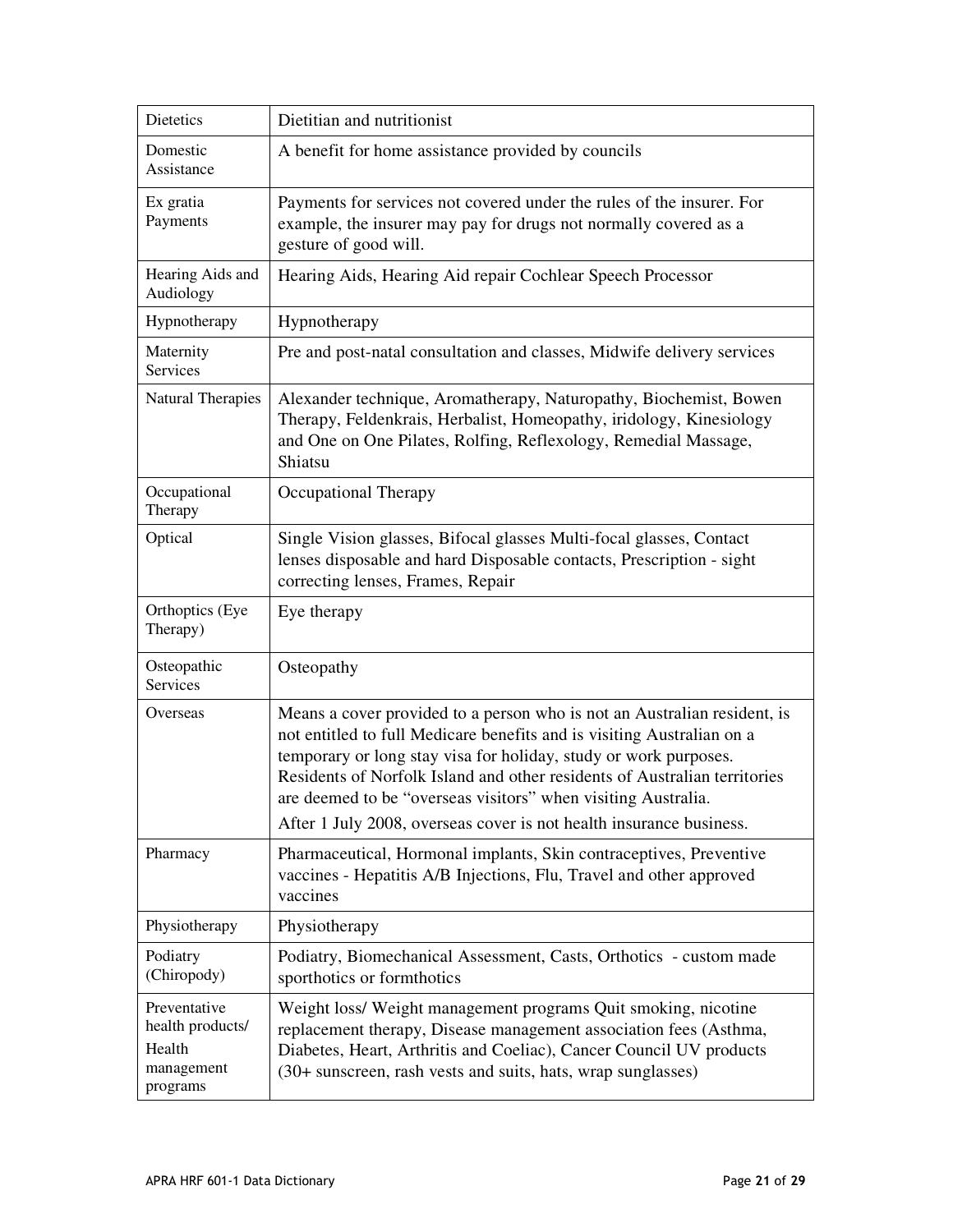| Prostheses, Aids<br>and Appliances | Post operation aids (eg. surgical stockings), Braces and supports (eg.<br>crutches), Medical aids (including Irlen lens), Non-surgical prosthesis<br>(including wigs), Artificial appliances, Wheel chairs, Walking frame,<br>Nebuliser, TENS machine, asthma spacer, blood glucose monitor                                                                                                                                                                                                                                                                                                                                                                                                                                                                                                                                                                                                                                                                                                                                                                                                                      |
|------------------------------------|------------------------------------------------------------------------------------------------------------------------------------------------------------------------------------------------------------------------------------------------------------------------------------------------------------------------------------------------------------------------------------------------------------------------------------------------------------------------------------------------------------------------------------------------------------------------------------------------------------------------------------------------------------------------------------------------------------------------------------------------------------------------------------------------------------------------------------------------------------------------------------------------------------------------------------------------------------------------------------------------------------------------------------------------------------------------------------------------------------------|
| Psych/Group<br>Therapy             | Psychology                                                                                                                                                                                                                                                                                                                                                                                                                                                                                                                                                                                                                                                                                                                                                                                                                                                                                                                                                                                                                                                                                                       |
| School                             | Benefits paid, as a result of a personal injury to a student covered by the<br>policy while at school or travelling to or from school or any associated<br>school activity and not paid or payable from any other source. This<br>benefit is for essential health care services, other than services provided<br>in hospital or those attracting a Medicare benefit.                                                                                                                                                                                                                                                                                                                                                                                                                                                                                                                                                                                                                                                                                                                                             |
| Sickness and<br>Accident           | Accident means an unforeseen event, occurring by chance and caused<br>by an unintentional and external force or object resulting in involuntary<br>personal hurt or damage to the body of a person covered by a policy,<br>which requires immediate medical advice or treatment from a registered<br>practitioner. This General Treatment benefit is for essential health care<br>services, other than services provided in hospital or those attracting a<br>Medicare benefit.<br>Note: The term "Sickness and Accident" historically included the<br>business of undertaking liability to pay a lump sum, or make periodic<br>payments, on the occurrence of a personal accident, disease or<br>sickness, or was contingent on some treatment or services being<br>provided to the insured, or on the payment of fees or charges for any<br>treatment or services. The Act does not recognise payment of benefits in<br>these circumstances as health insurance business.<br>(Division 121, Private Health Insurance Act 2007 and Part 4, Private<br>Health Insurance (Health Insurance Business) Rules 2015). |
| Speech Therapy                     | Speech therapy                                                                                                                                                                                                                                                                                                                                                                                                                                                                                                                                                                                                                                                                                                                                                                                                                                                                                                                                                                                                                                                                                                   |
| <b>Theatre Fees</b>                | Procedure room, Outpatient theatre fee, Medical gases (such as oxygen)                                                                                                                                                                                                                                                                                                                                                                                                                                                                                                                                                                                                                                                                                                                                                                                                                                                                                                                                                                                                                                           |
| Travel and<br>Accommodation        | Accommodation expenses for parent/partner to accompany a patient<br>who is an in-patient of a public or private hospital.<br>Travel costs where a patient receives treatment at a hospital more than a<br>specified distance from a patient's home. In circumstances where the<br>patient chooses not to be an in-patient.                                                                                                                                                                                                                                                                                                                                                                                                                                                                                                                                                                                                                                                                                                                                                                                       |

## **Part 10 – Lifetime Health Cover**

| Lifetime Health<br>Cover | A private health insurer must increase the amount of premiums payable<br>for hospital cover in respect of an adult if the adult did not have<br>hospital cover on his or her lifetime health cover base day. |
|--------------------------|--------------------------------------------------------------------------------------------------------------------------------------------------------------------------------------------------------------|
|                          | The amount of the increase is worked out as follows:<br>(Lifetime health cover age $-30$ ) x 2\% x *Base rate                                                                                                |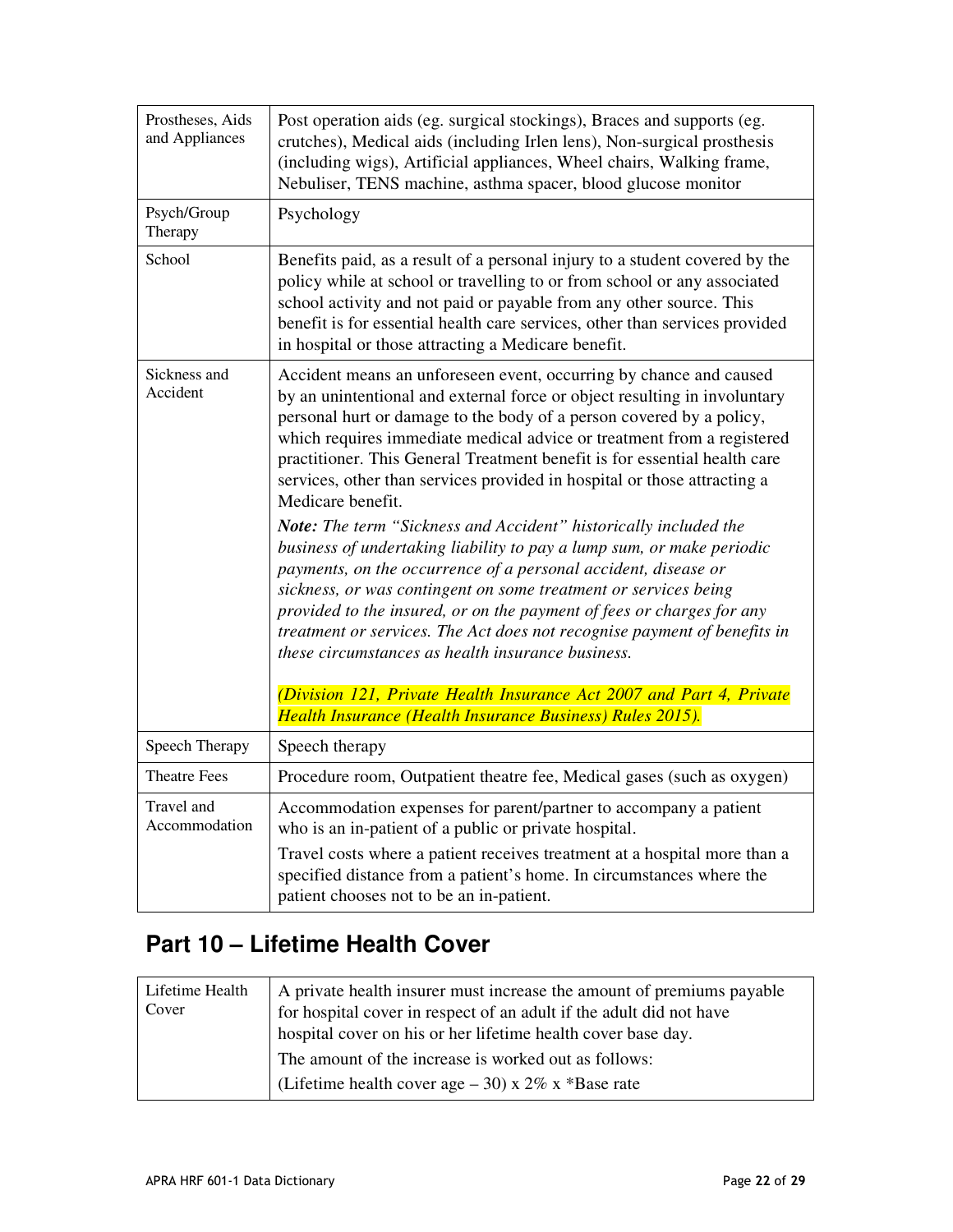| Lifetime health<br>cover age      | In relation to an adult who takes out hospital cover after his or her<br>lifetime health cover base day, means the adult's age on the 1 July<br>before the day on which the adult took out the hospital cover.  |
|-----------------------------------|-----------------------------------------------------------------------------------------------------------------------------------------------------------------------------------------------------------------|
| Lifetime health<br>cover base day | Is generally the 1 July following the adult's 31st birthday.<br>(Division 34, Private Health Insurance Act 2007)                                                                                                |
| base rate                         | Means the amount of premiums that would be payable for hospital<br>cover before any discounting.<br>If the person was born on or before 1 July 1934 then Lifetime health<br>cover does not apply to the person. |
|                                   | (Division 34, Private Health Insurance Act 2007)                                                                                                                                                                |
| Certified age of<br>entry         | Is the lifetime health cover age.                                                                                                                                                                               |
| Loading                           | Is the percent above the base rate that the adult must pay for<br>membership = (Lifetime health cover age $-30$ ) x 2% up to a maximum<br>of 70%.                                                               |
| Loading removed                   | A private health insurer must stop charging premiums above the base<br>rate for hospital cover in respect of an adult, if the adult has had<br>hospital cover:                                                  |
|                                   | a. for a continuous period of 10 years; or                                                                                                                                                                      |
|                                   | for a period of 10 years that has been interrupted only by<br>b.<br>permitted days without hospital cover (none of which count<br>towards the 10 years).                                                        |
|                                   | (Division 34, Private Health Insurance Act 2007)                                                                                                                                                                |
|                                   | <b>Note:</b> Permitted days without hospital cover is defined in 34-20 of the<br>Act.                                                                                                                           |

## **Part 11 – Total hospital treatment medical services statistics**

| Agreement              | Means an agreement entered into between a medical practitioner, within<br>the meaning of that term in subsection $3(1)$ of the Health Insurance Act<br>1973, and an insurer under which the practitioner agrees to accept<br>payment by the insurer in satisfaction of the amount that would, apart<br>from the agreement, be owed to the practitioner in relation to the<br>treatment provided to the insured person. |
|------------------------|------------------------------------------------------------------------------------------------------------------------------------------------------------------------------------------------------------------------------------------------------------------------------------------------------------------------------------------------------------------------------------------------------------------------|
| No Gap<br>Agreement    | Means an agreement where the medical practitioner agrees to accept a<br>payment by the insurer in full satisfaction of the amount owed so that<br>there no gap, or no out of pocket expenses to be paid by the insured<br>person.                                                                                                                                                                                      |
| Known Gap<br>Agreement | Means an agreement where the medical practitioner agrees to accept a<br>payment by the insurer in part satisfaction of the amount owed and the<br>patient has provided informed financial consent so that the gap or out of<br>pocket expenses to be paid by the insured person are known in advance.                                                                                                                  |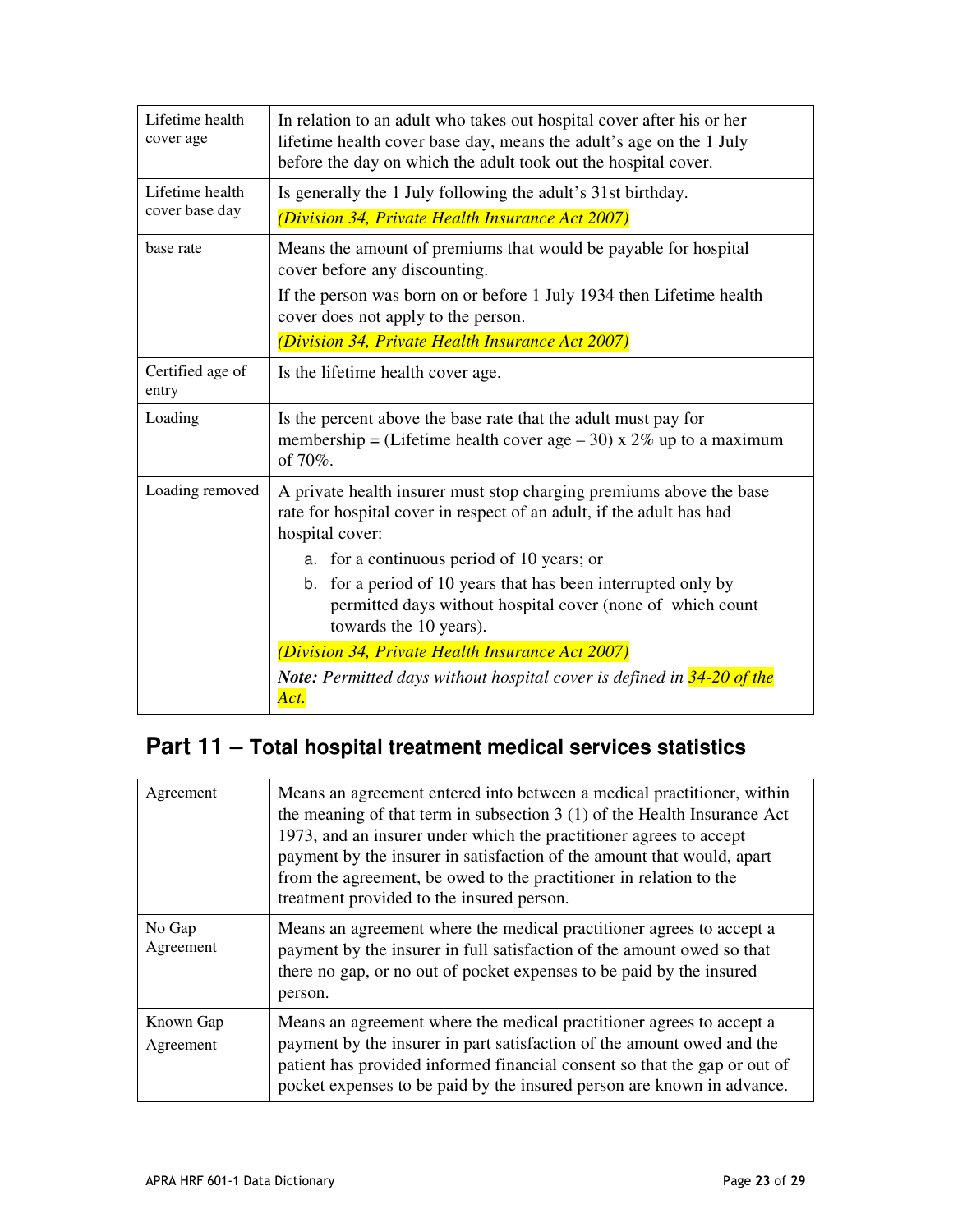| No Agreement               | Is where there is no agreement in place.                                                                                                                                                                                                      |
|----------------------------|-----------------------------------------------------------------------------------------------------------------------------------------------------------------------------------------------------------------------------------------------|
| Amount charged             | Is the amount accepted in full payment (if known), or the invoice<br>amount. For analytical purposes the amount charged and related data<br>are collected in ranges with reference to the MBS where the amount<br>charged is:                 |
|                            | > MBS to 125% MBS Fee                                                                                                                                                                                                                         |
|                            | >125% to 150% MBS Fee                                                                                                                                                                                                                         |
|                            | >150% to 200% MBS Fee                                                                                                                                                                                                                         |
|                            | >200% MBS Fee                                                                                                                                                                                                                                 |
| Medicare benefit           | Is the amount calculated by reference to the fees for medical services<br>set out in the table of schedule fees.                                                                                                                              |
|                            | Schedule fee, in relation to a professional medical service, means the<br>fee specified in the table in respect of the service.                                                                                                               |
|                            | A Medicare benefit in respect of a professional service is:                                                                                                                                                                                   |
|                            | a. in the case of a service provided:                                                                                                                                                                                                         |
|                            | (i) as part of an episode of hospital treatment; or                                                                                                                                                                                           |
|                            | (ii) as part of an episode of hospital-substitute treatment in<br>respect of which the person to whom the treatment is<br>provided chooses to receive a benefit from a private health<br>insurer; an amount equal to 75% of the Schedule fee. |
| Fund Benefit               | Is the amount the fund pays in full or part satisfaction of the amount<br>owed to the provider in excess of the Medicare benefit.                                                                                                             |
| Gap                        | Is the amount paid by the insured person, or their out of pocket<br>expense, and is calculated as:                                                                                                                                            |
|                            | $(Amount charged) - (Medicare benefit) - (Fund benefit) = Gap$                                                                                                                                                                                |
| No of services             | Is the number of medical services for the category.                                                                                                                                                                                           |
| % of services              | Is the number of medical services for the category as a percent of the<br>total number of medical services over all categories.                                                                                                               |
| Amount charged<br>% of MBS | Is the total amount charged in the category divided by the<br>Medicare benefit schedule (MBS) fee. This is calculated as: (amount<br>charged)/[(Medicare benefit)/(0.75)]<br>Note: that the Medicare benefit is 75% of the schedule fee.      |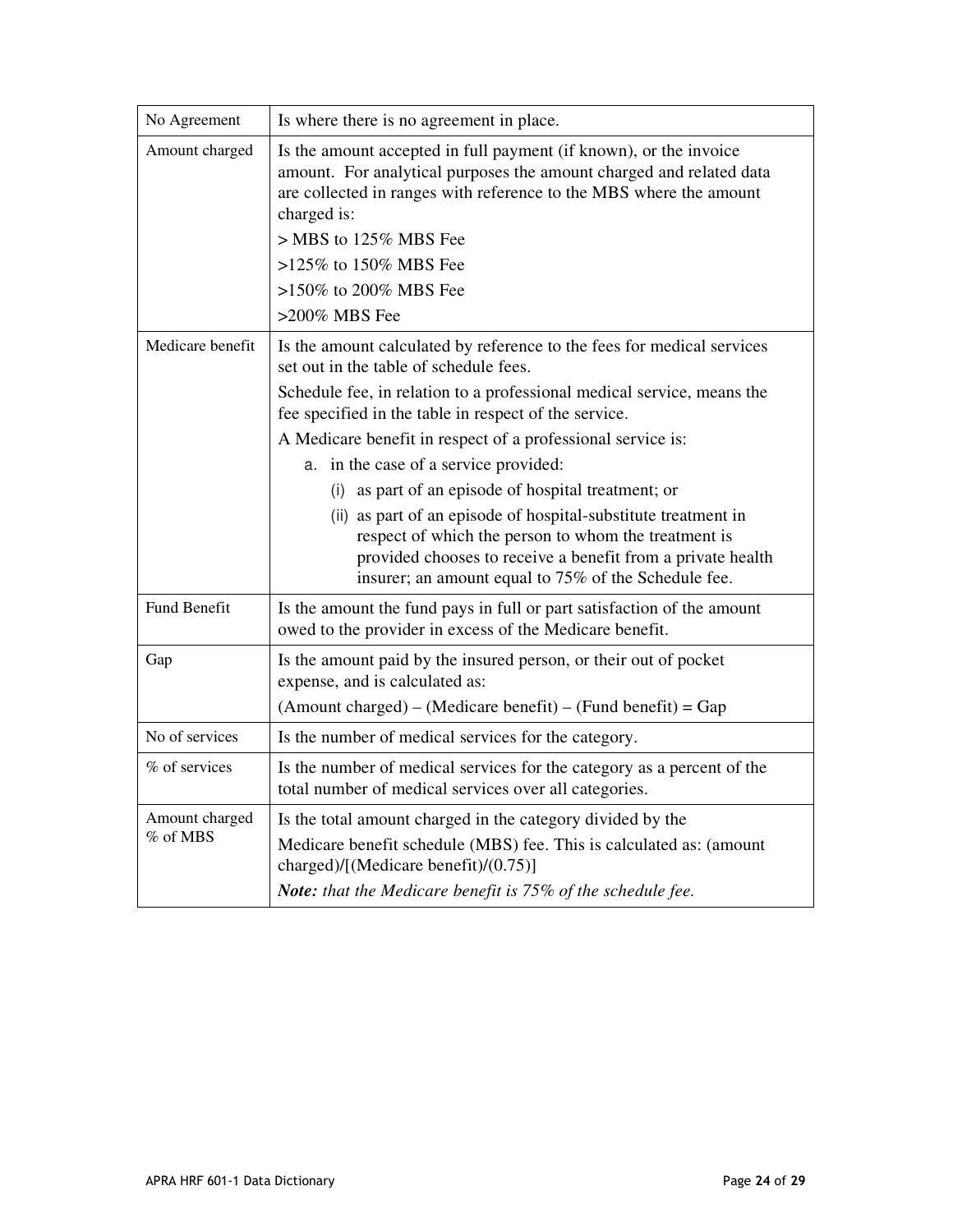### **Index**

| $\%$                                             |                |
|--------------------------------------------------|----------------|
| % of services                                    | 24             |
| $\mathbf{2}$                                     |                |
| $2 + persons$ , no adults                        | 6              |
| 3                                                |                |
| $3 + adults$                                     | 6              |
| A                                                |                |
| Aboriginal Health Workers                        | 18             |
| ABP                                              | 12             |
| ABP table                                        | 13             |
| Adult                                            | $\overline{4}$ |
| Age Based Pool (ABP)                             | 12             |
| Agreement                                        | 23             |
| <b>Allied Health Services</b>                    | 17             |
| Amount charged                                   | 24             |
| Amount charged % of MBS                          | 24             |
| Audiologists                                     | 18             |
| B                                                |                |
| <b>Benefits</b>                                  | 15             |
| Benefits Paid Chronic Disease Management Program | 11             |
| <b>Benefits Paid General Treatment</b>           | 11             |
| <b>Benefits Paid Hospital Benefits</b>           | 11             |
| $\mathbf C$                                      |                |
| <b>CDMP</b>                                      | 9, 16          |
| Chiropractors                                    | 18             |
| Chronic Disease Management Program               | 9, 16          |
| Co-payment                                       | 6, 15          |
| Coordination                                     | 17             |
| Couple                                           | 6              |
| Cover                                            | $\overline{4}$ |
| Coverage requirements                            | $\overline{4}$ |
| $\mathbf D$                                      |                |
| Day Hospital Facilities                          | 11             |
| Day Only                                         | 12             |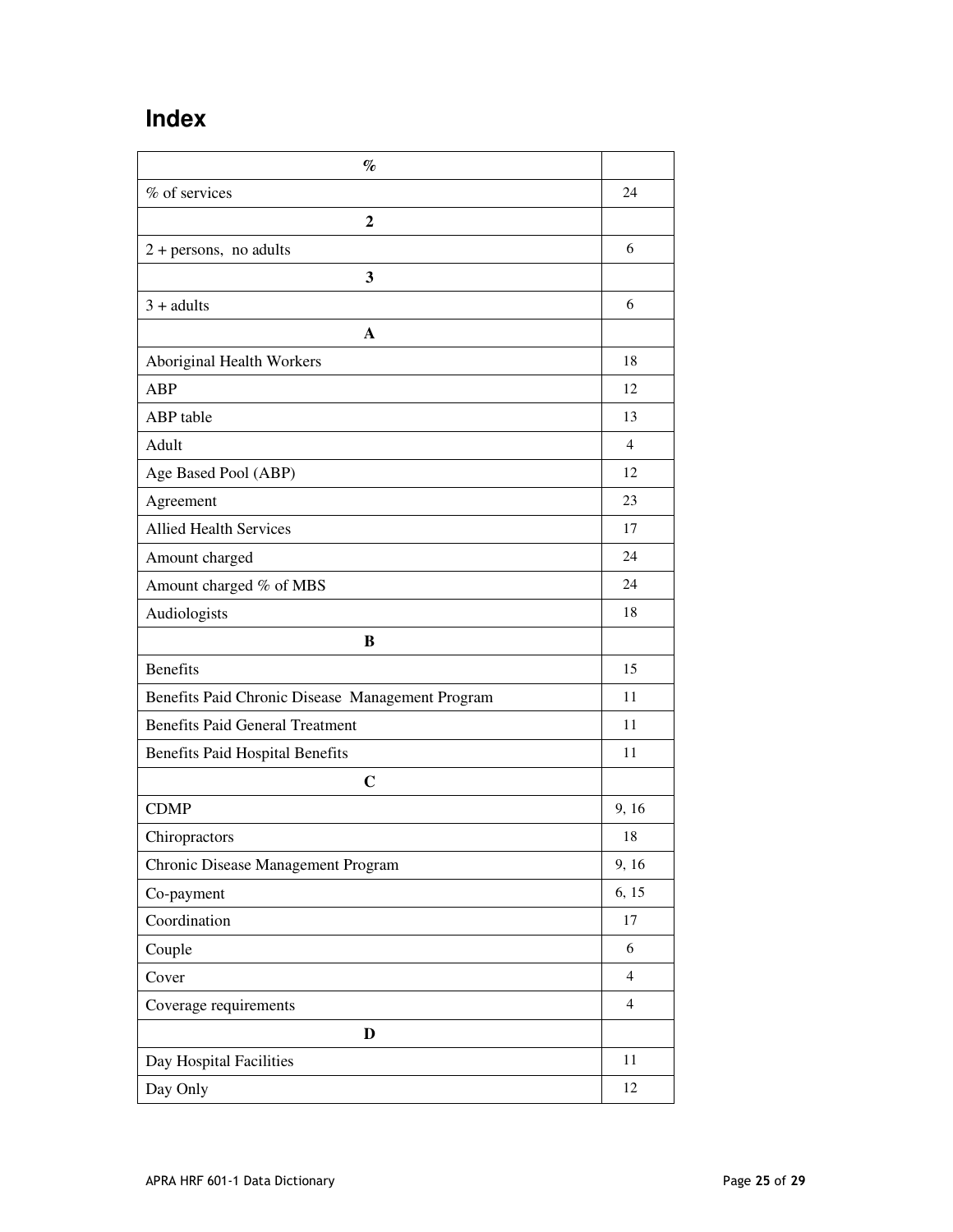| Days - Hospital Treatment                | 11     |
|------------------------------------------|--------|
| Days - Hospital-substitute Treatment     | 11     |
| Dependent child                          | 5      |
| <b>Diabetes Educators</b>                | 18     |
| Dietitians                               | 18     |
| Discontinued                             | 9      |
| E                                        |        |
| <b>Eligible Benefits</b>                 | 15     |
| End of quarter                           | 9      |
| Episode/s                                | 10     |
| Excess & Co-payments                     | 6, 15  |
| <b>Exclusionary Policies</b>             | 7      |
| <b>Exercise Physiologists</b>            | 18     |
| F                                        |        |
| Family                                   | 6      |
| Fees Charged                             | 15     |
| Fees excluding Medicare benefit          | 14     |
| Front end deductible                     | 7      |
| Full Cover                               | 15     |
| Fund Benefit                             | 24     |
| G                                        |        |
| Gap                                      | 24     |
| <b>General Treatment</b>                 | 10, 20 |
| <b>Accidental Death/Funeral Expenses</b> | 20     |
| Acupuncture/Acupressure                  | 20     |
| Ambulance                                | 20     |
| Chiropractic                             | 20     |
| Community, Home, District Nursing        | 20     |
| Dental                                   | 20     |
| <b>Dietetics</b>                         | 21     |
| Domestic Assistance                      | 21     |
| Ex gratia Payments                       | 21     |
| Hearing Aids and Audiology               | 21     |
| Hypnotherapy                             | 21     |
| <b>Maternity Services</b>                | 21     |
| <b>Natural Therapies</b>                 | 21     |
|                                          |        |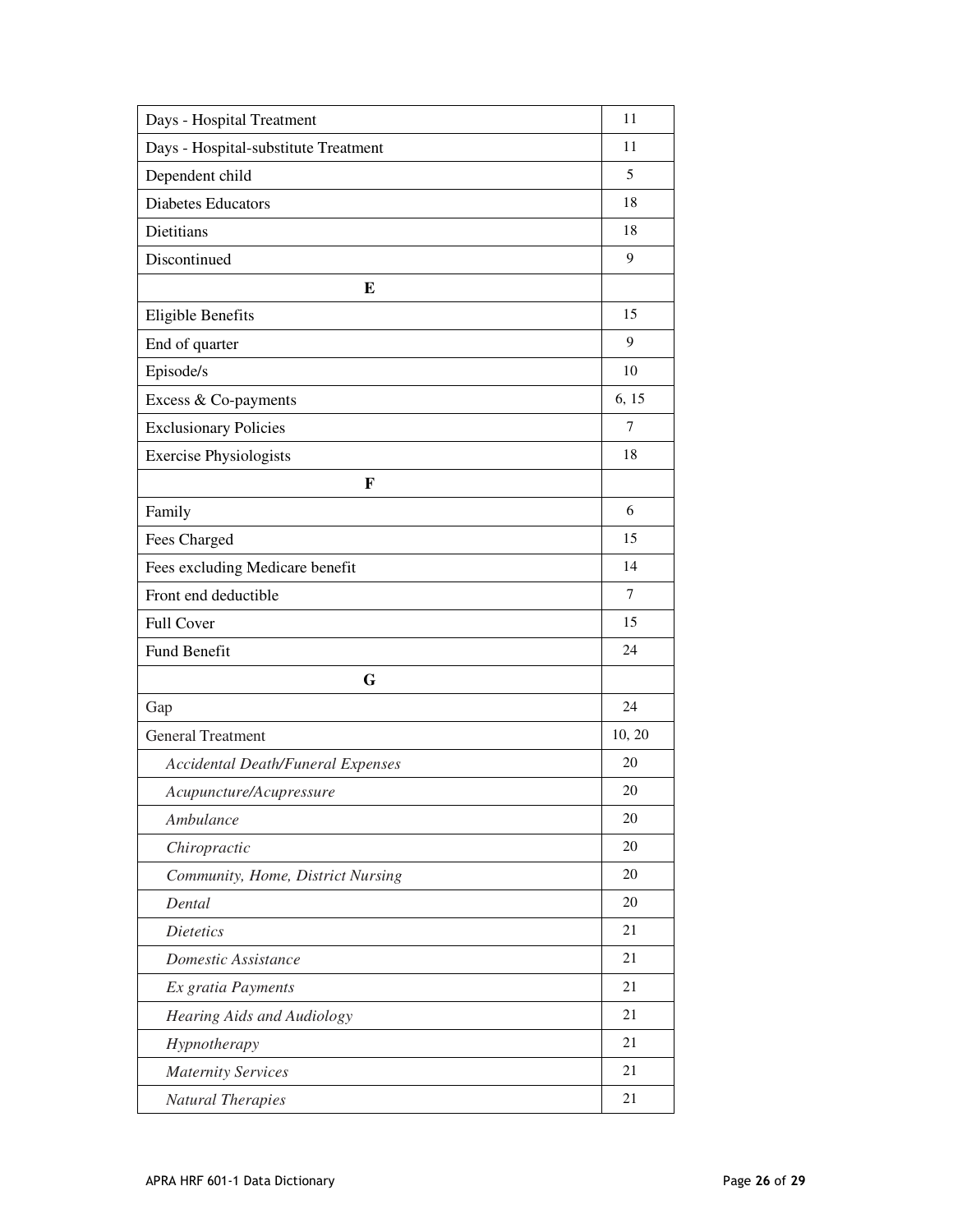| Occupational Therapy                                     | 21     |
|----------------------------------------------------------|--------|
| Optical                                                  | 21     |
| Orthoptics (Eye Therapy)                                 | 21     |
| Osteopathic Services                                     | 21     |
| Overseas                                                 | 21     |
| Pharmacy                                                 | 21     |
| Physiotherapy                                            | 21     |
| Podiatry (Chiropody)                                     | 21     |
| Preventative health products/ Health management programs | 21     |
| Prostheses, Aids and Appliances                          | 22     |
| Psych/Group Therapy                                      | 22     |
| School                                                   | 22     |
| Sickness and Accident                                    | 22     |
| Speech Therapy                                           | 22     |
| <b>Theatre Fees</b>                                      | 22     |
| Travel and Accommodation                                 | 22     |
| General Treatment ambulance only polices                 | 10     |
| <b>General Treatment Only Policies</b>                   | 10     |
| General Treatment claims processing                      | 16     |
| <b>Gross Benefit</b>                                     | 13     |
| $\bf H$                                                  |        |
| <b>HCCP</b>                                              | 13     |
| <b>HCCP Claimants</b>                                    | 14     |
| <b>HCCP</b> Net Benefits                                 | 14     |
| <b>HCCP</b> Threshold                                    | 14     |
| High Cost Claims Pool (HCCP)                             | 13     |
| Holder (of an insurance policy)                          | 5      |
| Hospital & General Treatment Combined                    | 10     |
| <b>Hospital Treatment</b>                                | 9      |
| Hospital Treatment Only Policies                         | 10     |
| Hospital-substitute Treatment                            | 10, 12 |
| I                                                        |        |
| Incomplete episode                                       | 11     |
| Ineligible Benefits                                      | 12, 15 |
| <b>Insured Persons</b>                                   | 5      |
|                                                          |        |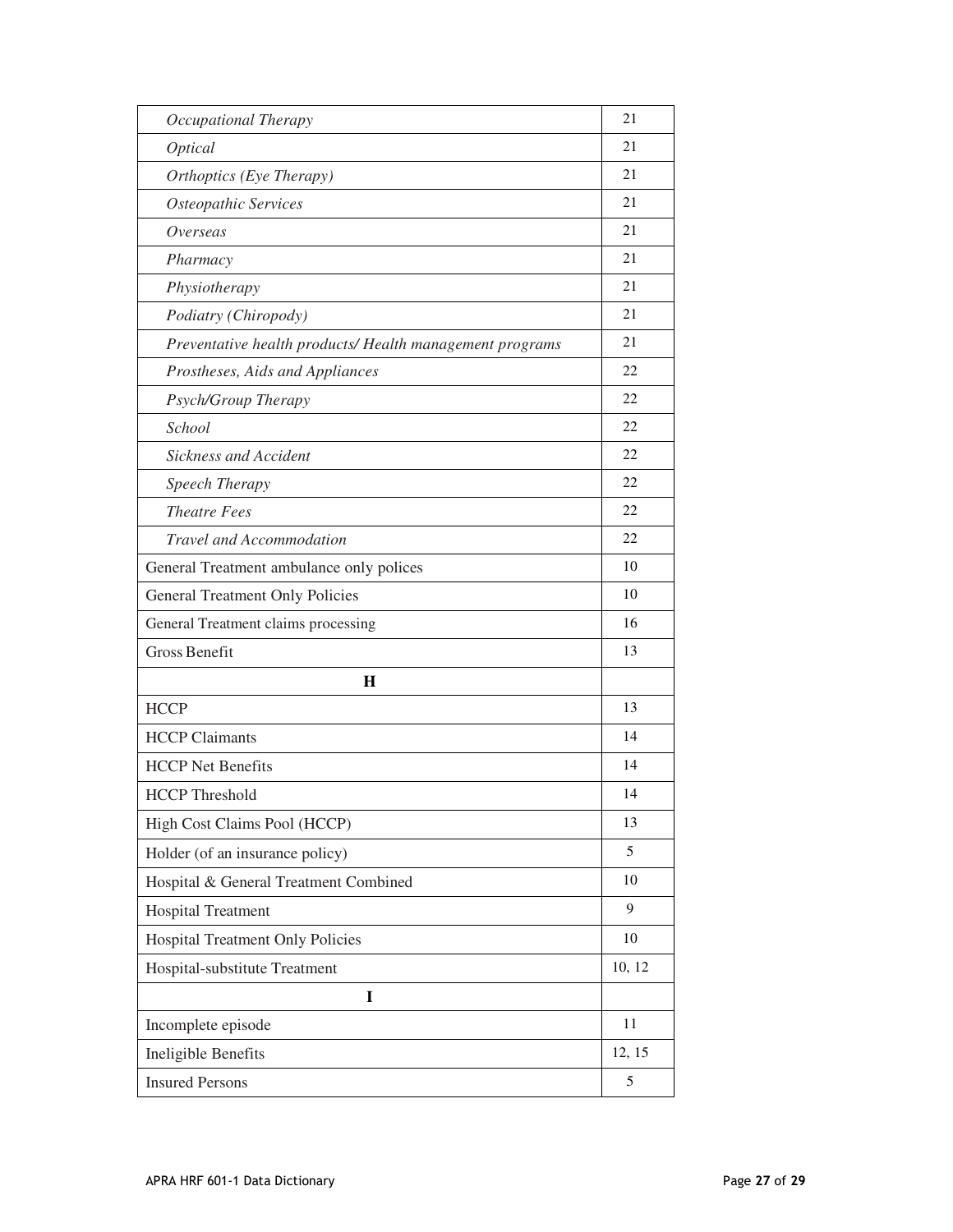| K                               |        |
|---------------------------------|--------|
| Known Gap agreement             | 23     |
| L                               |        |
| Leave days                      | 12     |
| Leave periods                   | 12     |
| Lifetime Health Cover           | 22     |
| base day                        | 23     |
| base rate                       | 23     |
| Certified age of entry          | 23     |
| cover age                       | 23     |
| Loading                         | 23     |
| Loading removed                 | 23     |
| M                               |        |
| Medical benefits                | 12     |
| Medicare benefit                | 12, 24 |
| <b>Mental Health Workers</b>    | 18     |
| N                               |        |
| New Policies/persons            | 8      |
| No Agreement                    | 24     |
| No Excess & No Co-payments      | 7      |
| No Gap Agreement                | 23     |
| No of Services                  | 24     |
| Non-Exclusionary Policies       | 7      |
| Nursing Home Type Patients      | 12     |
| $\Omega$                        |        |
| <b>Occupational Therapists</b>  | 19     |
| Osteopaths                      | 19     |
| Overnight                       | 12     |
| ${\bf P}$                       |        |
| Physiotherapists                |        |
| Planning                        | 17     |
| Podiatrists/Chiropodists        | 19     |
| Policies                        | 5      |
| Policy Holder                   | 5      |
| private health insurance policy | 5      |
| Private Hospitals               | 12     |